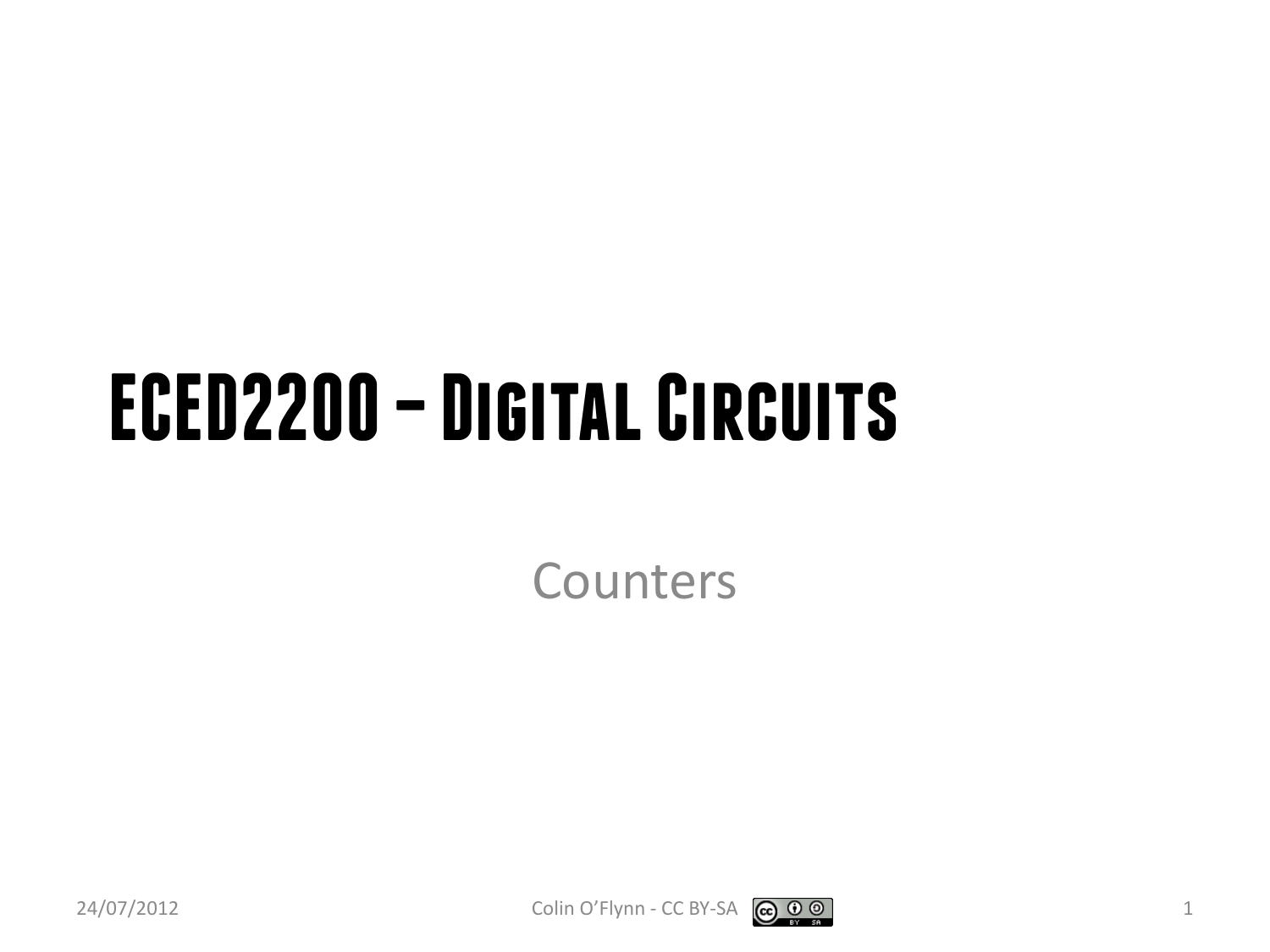## **General Notes**

- See updates to these slides: [www.newae.com/teaching](http://www.newae.com/teaching)
- These slides licensed under '[Creative Commons Attribution-ShareAlike](http://creativecommons.org/licenses/by-sa/3.0/) 3.0 [Unported](http://creativecommons.org/licenses/by-sa/3.0/) License'
- These slides are not the complete course they are extended in-class
- You will find the following references useful, see [www.newae.com/teaching](http://www.newae.com/teaching) for more information/links:
	- The book "Bebop to the Boolean Boogie" which is available to Dalhousie Students
	- Course notes (covers almost everything we will discuss in class)
	- Various websites such as e.g.: [www.play-hookey.com](http://www.play-hookey.com/)
	- The book "Contemporary Logic Design", which was used in previous iterations of the class and you may have already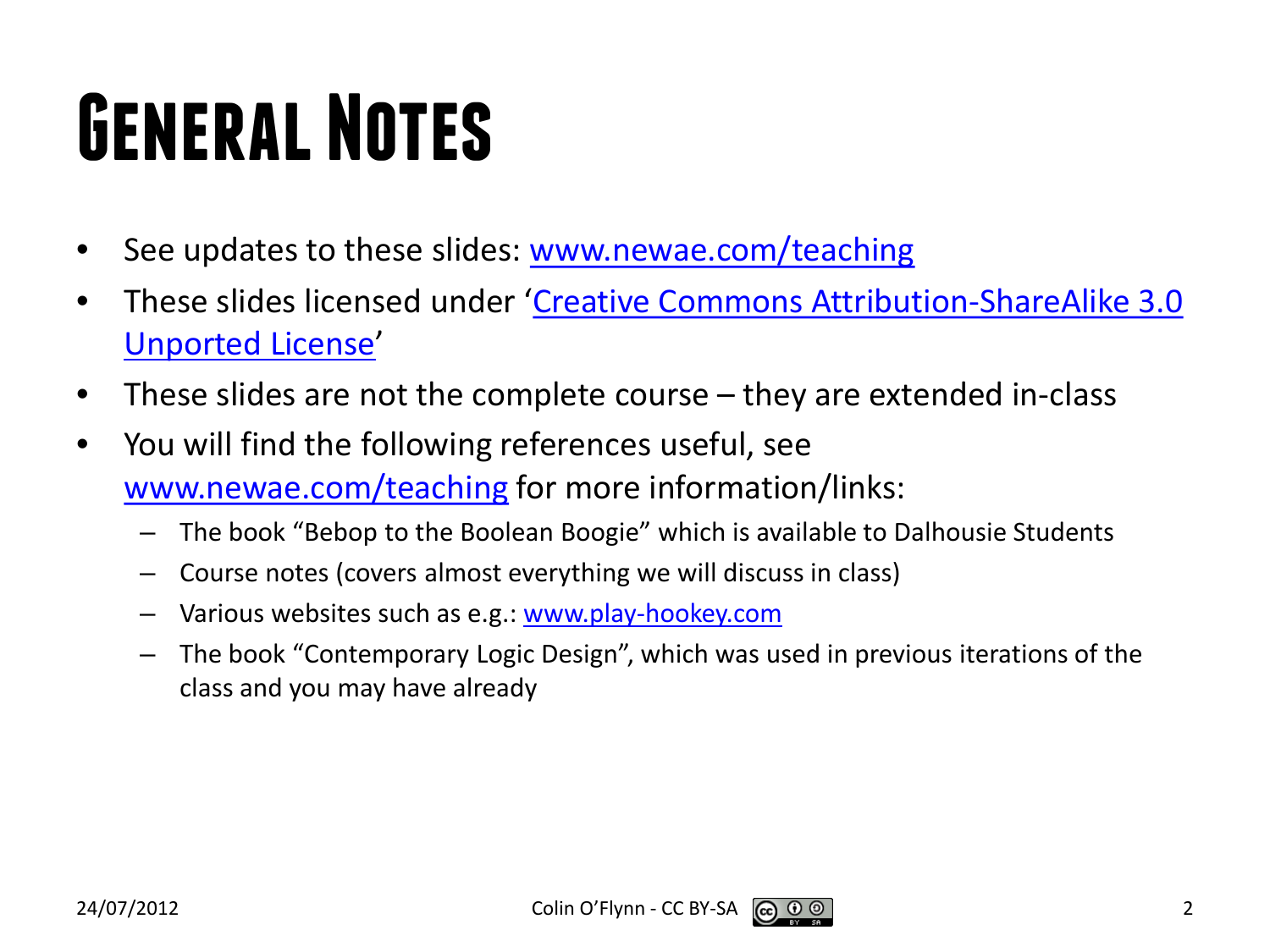#### **DIVIDE-BY N COUNTER**

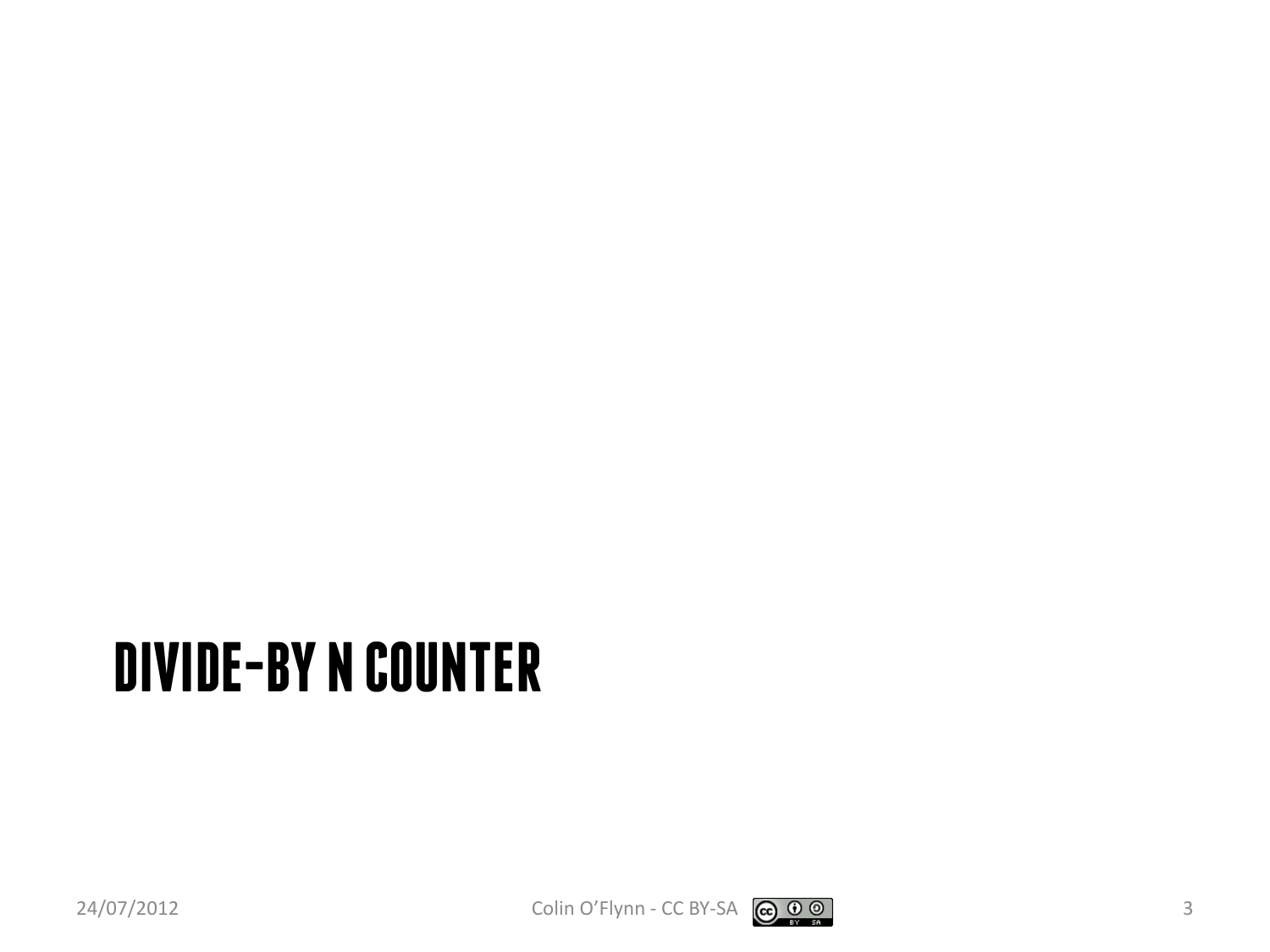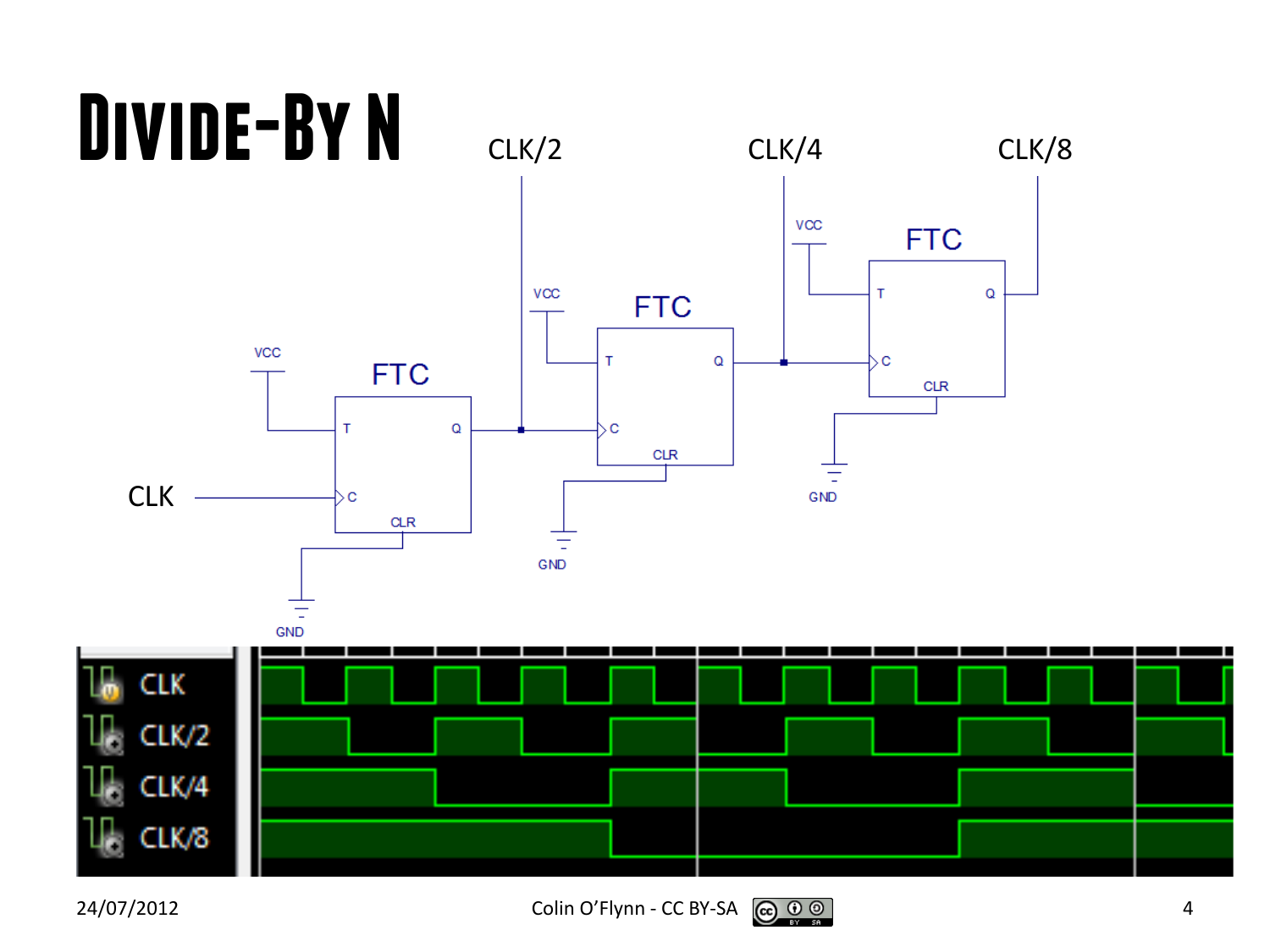## **Divide-By N**





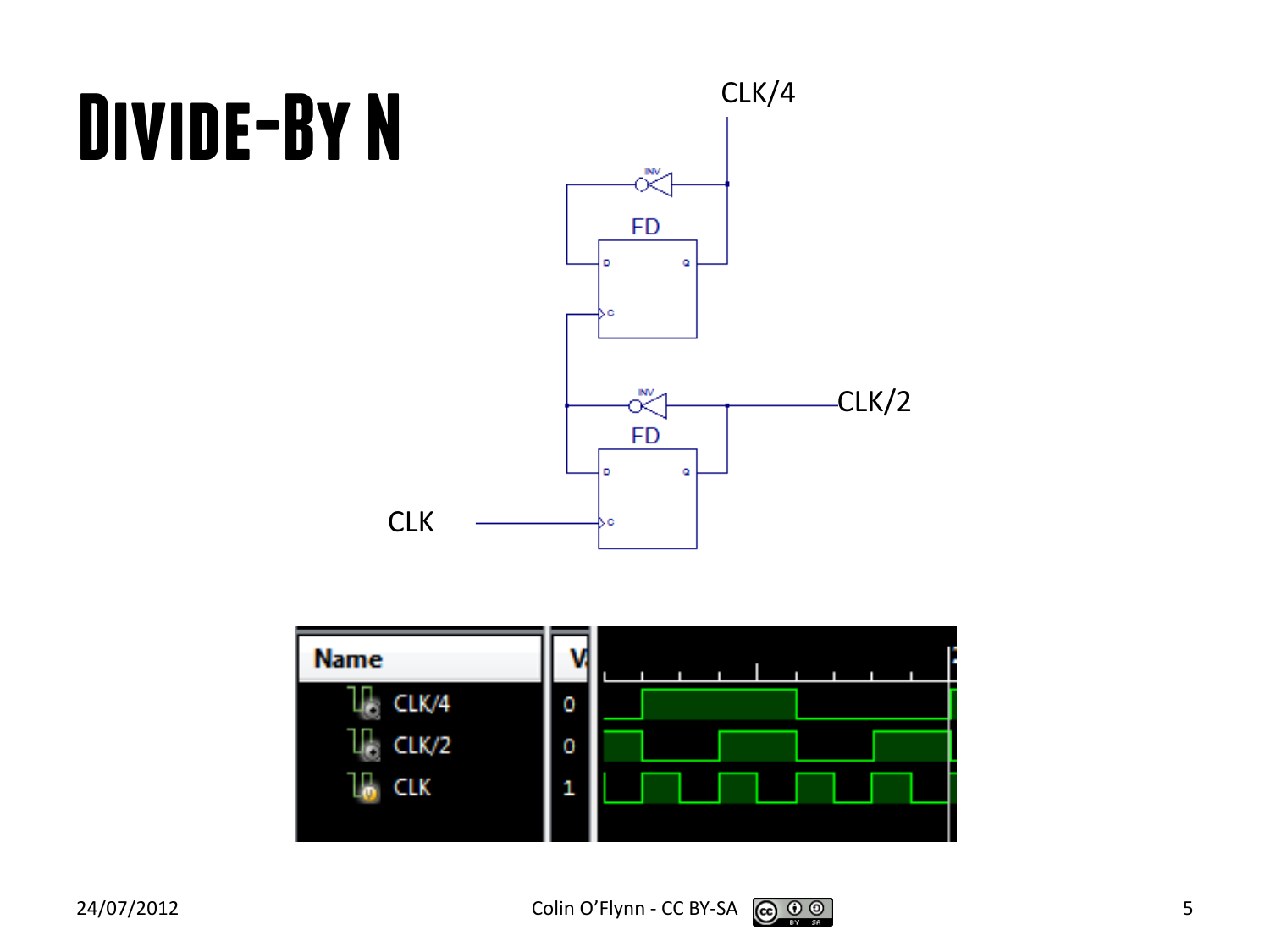## **Uses of Divide-By-N**



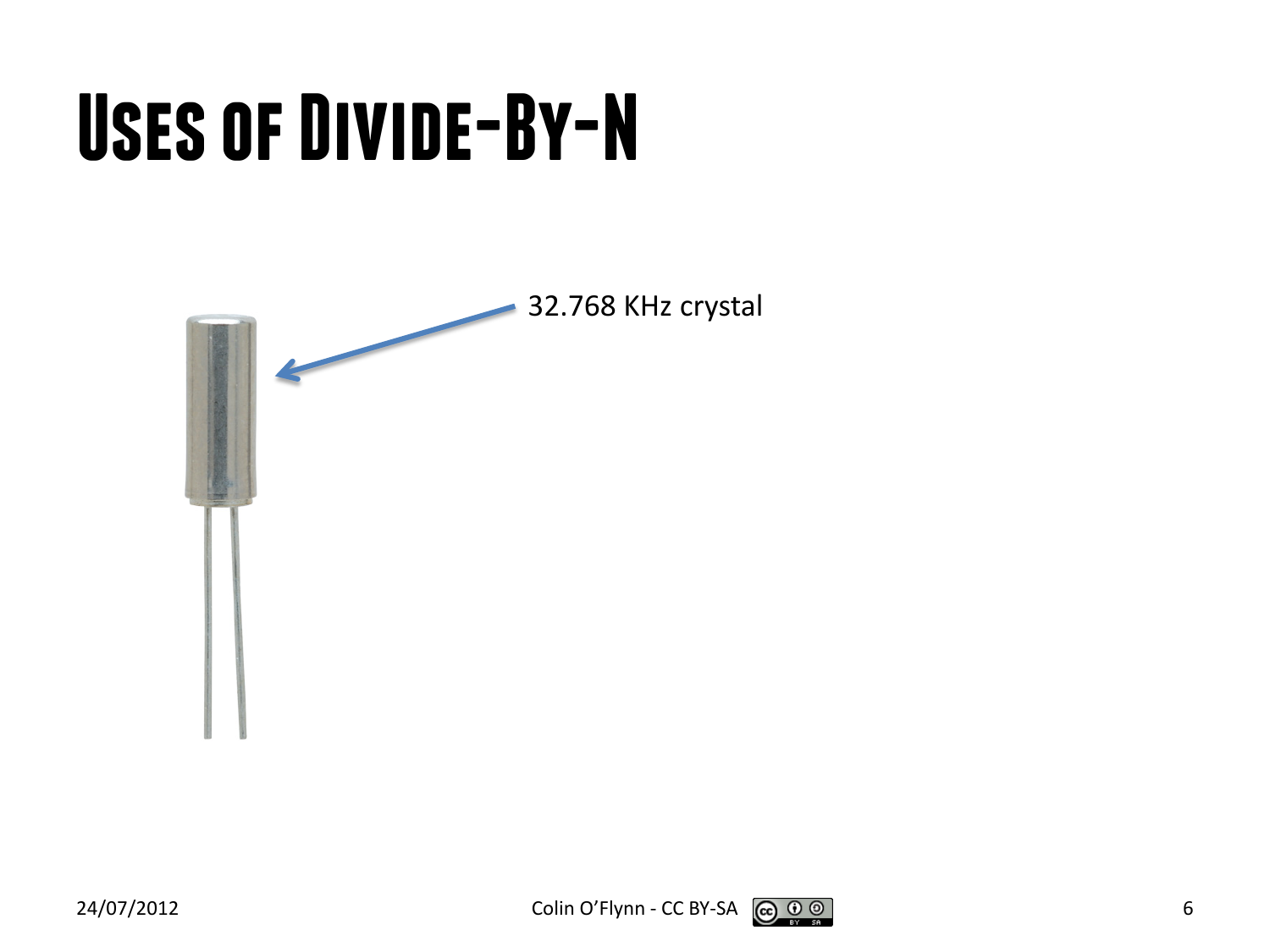## **Uses of Divide-By-N**

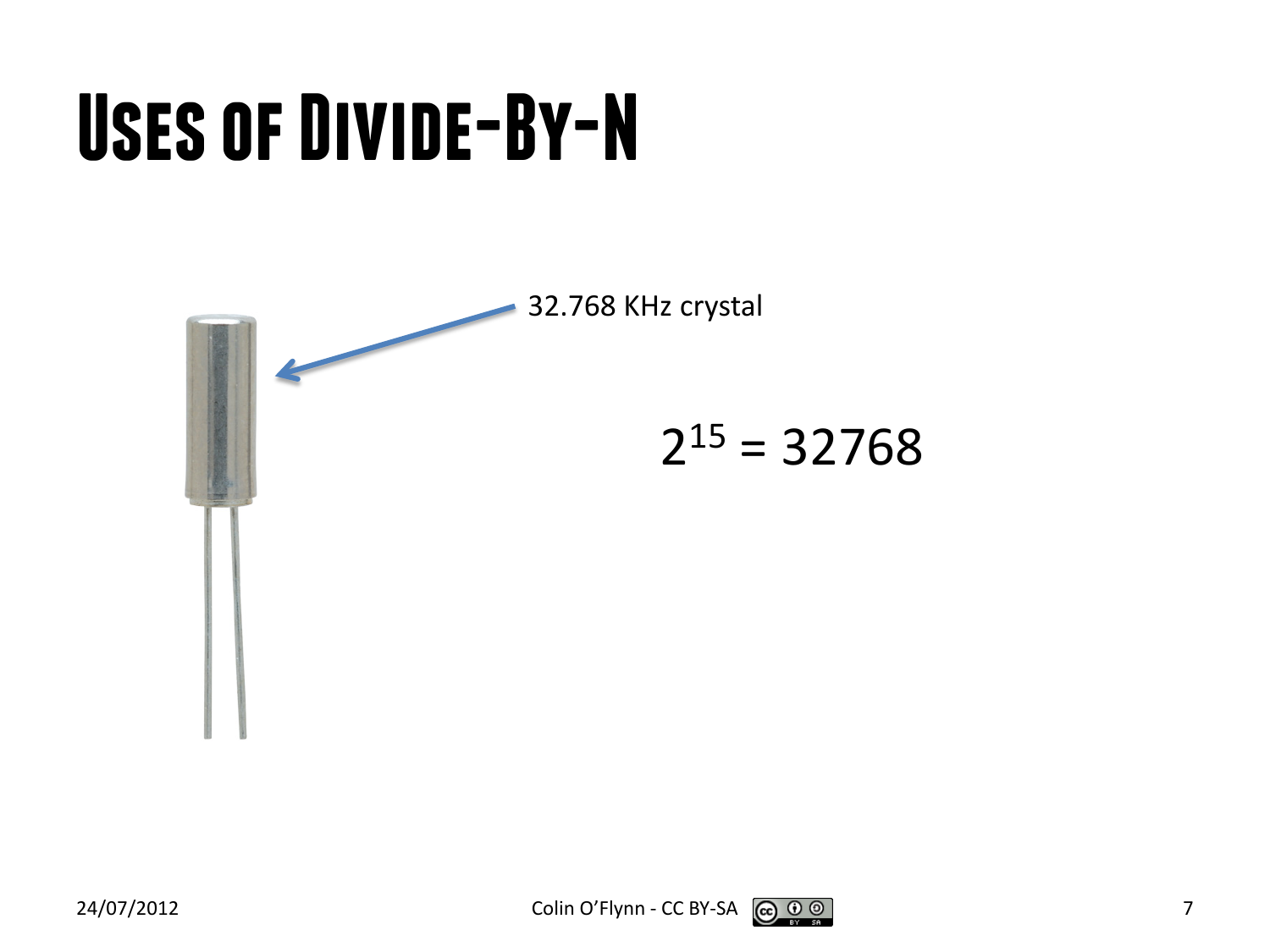#### **BINARY RIPPLE COUNTER**

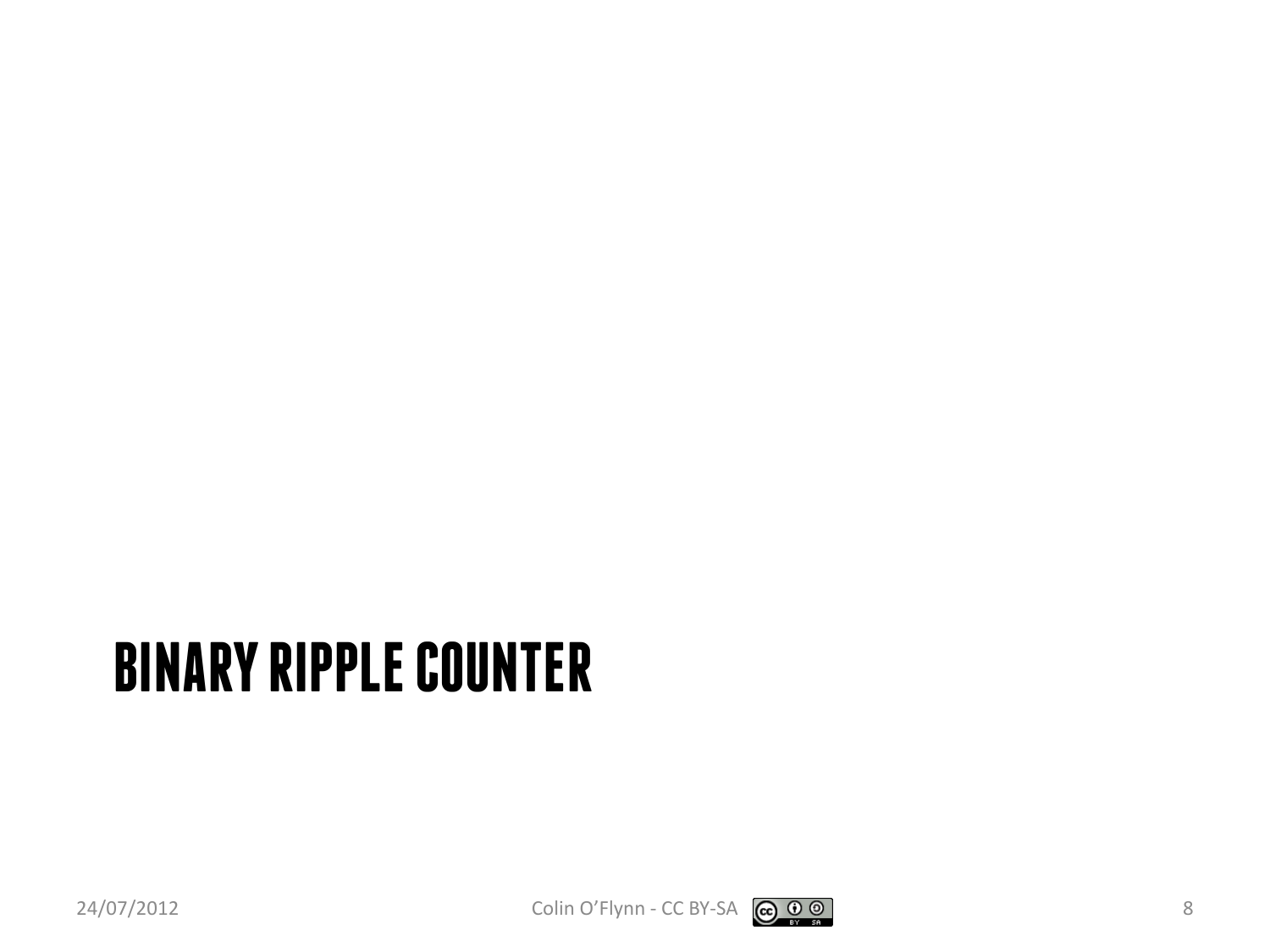### **Binary Ripple Design**

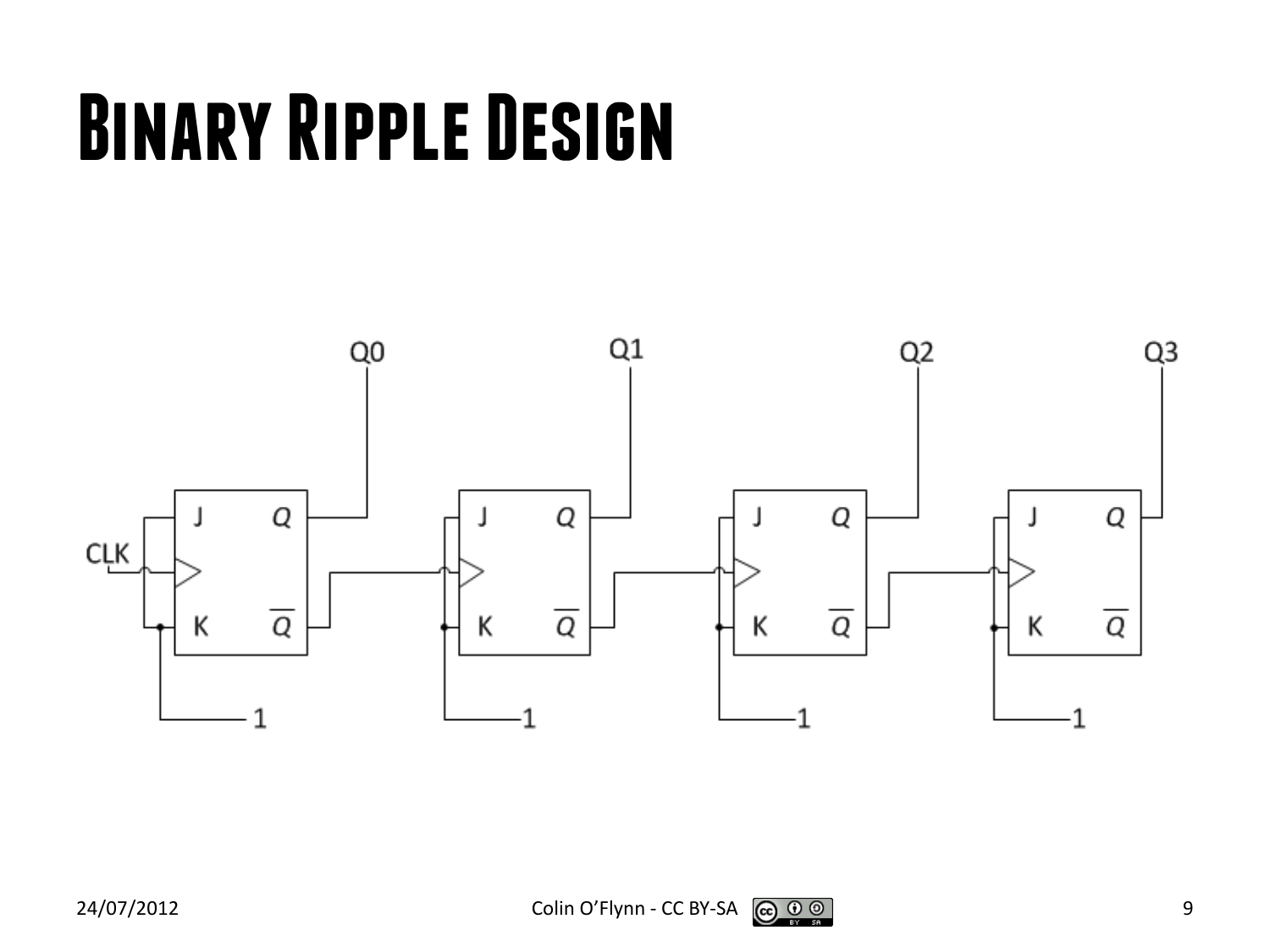# **Up Counter**



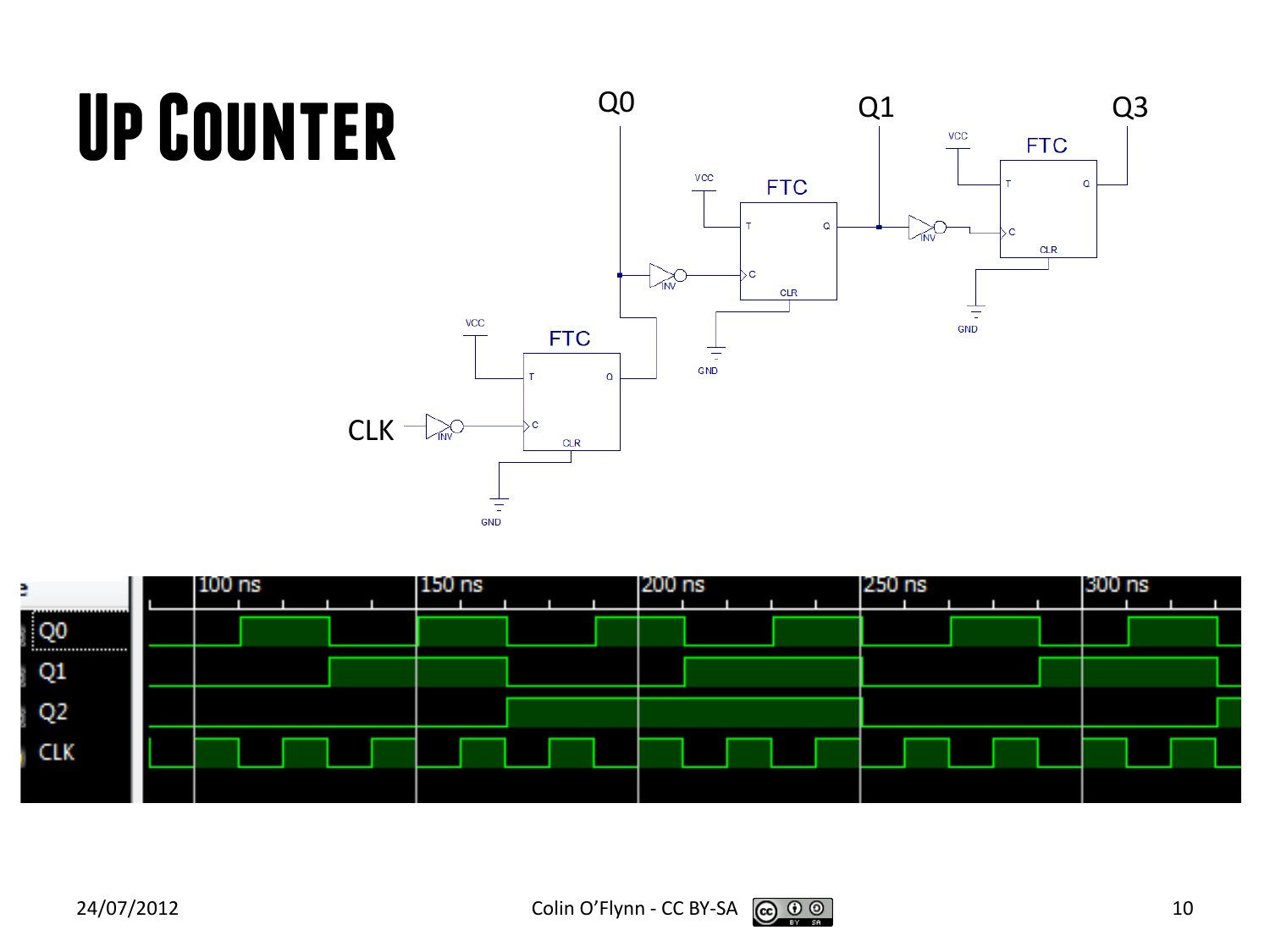# **Down Counter**



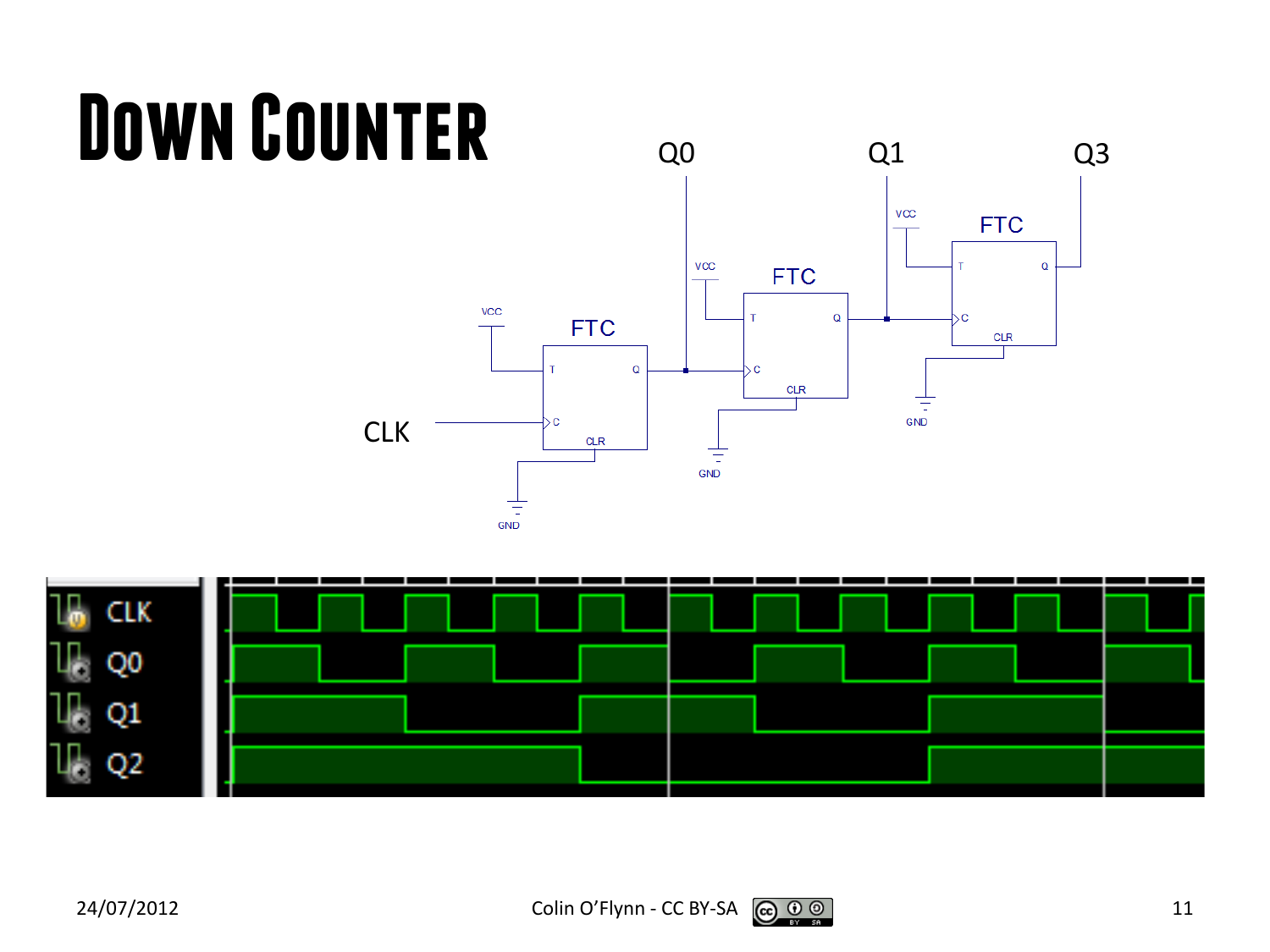#### **SYNCHRONOUS COUNTER**

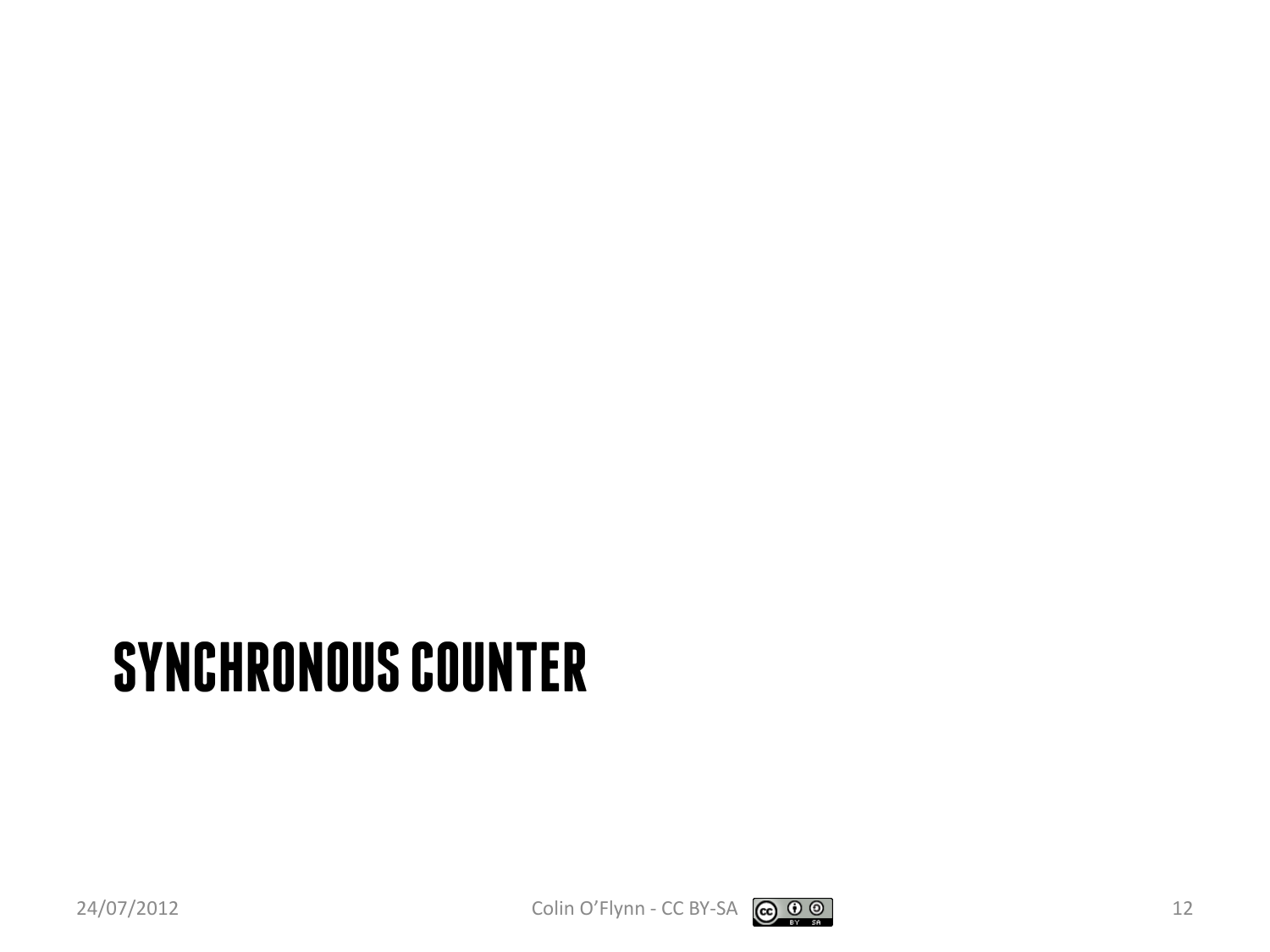

**CLK**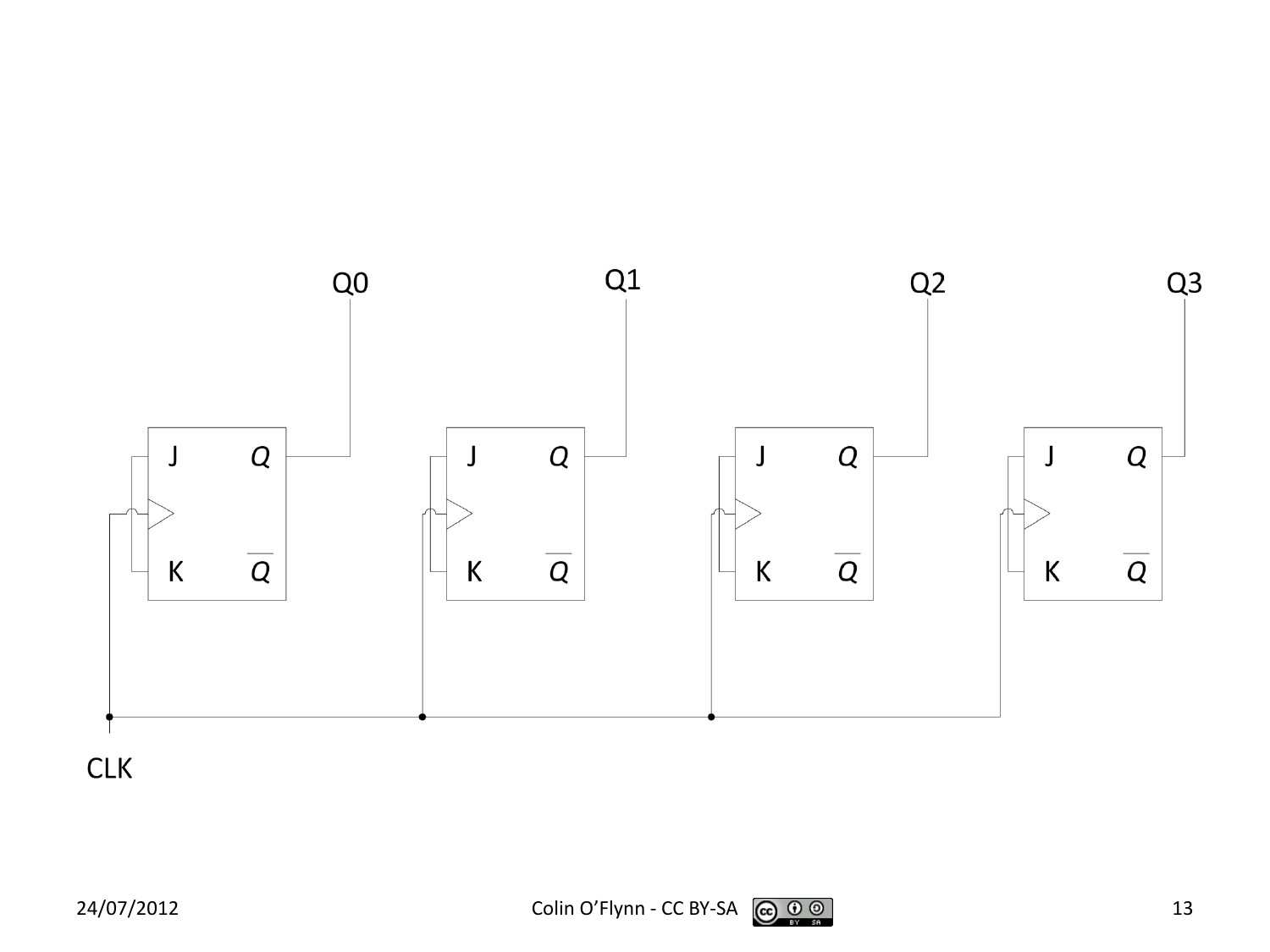# **Count Sequence?**

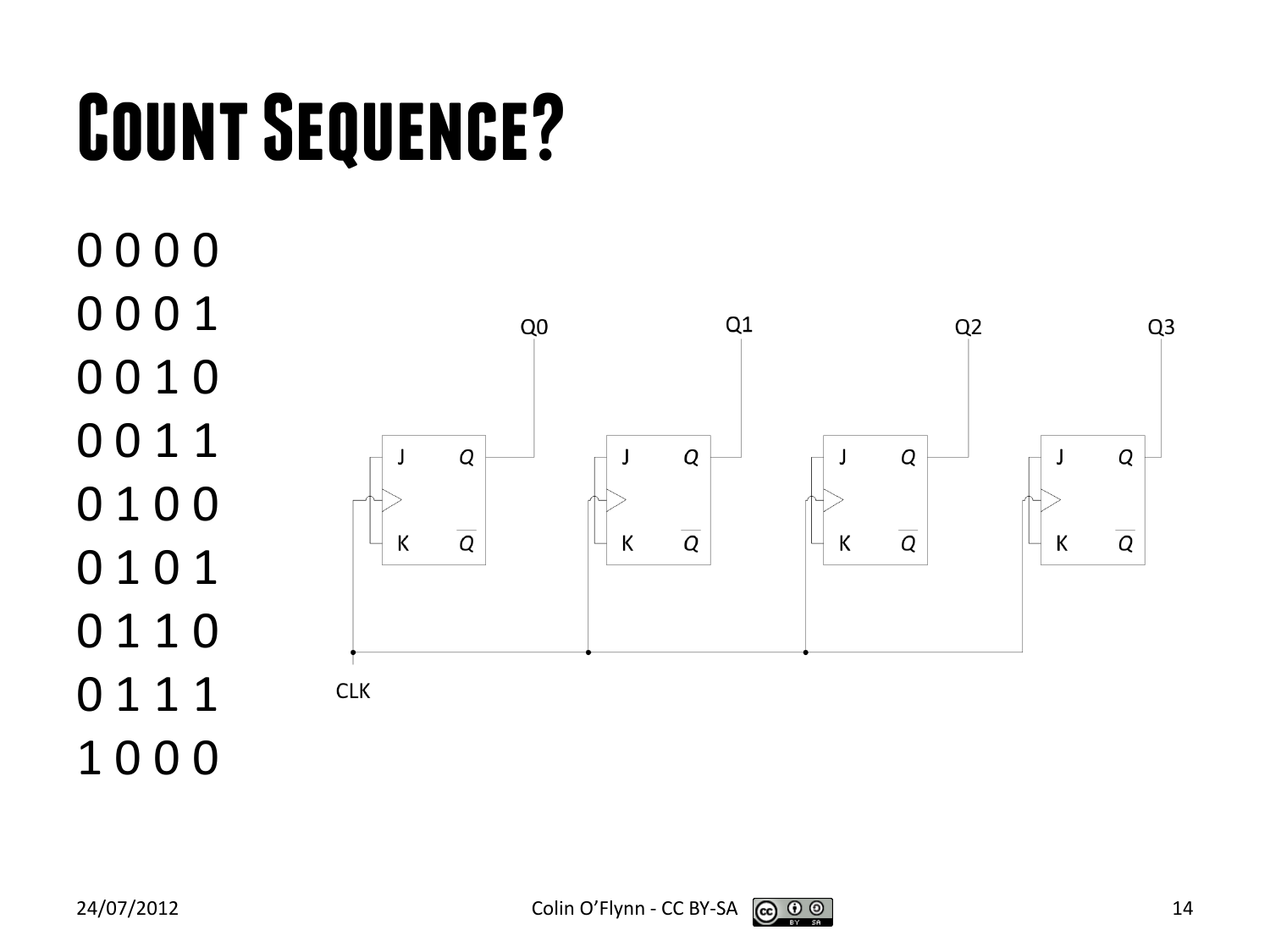#### **Synchronous Counter Design**



**CLK**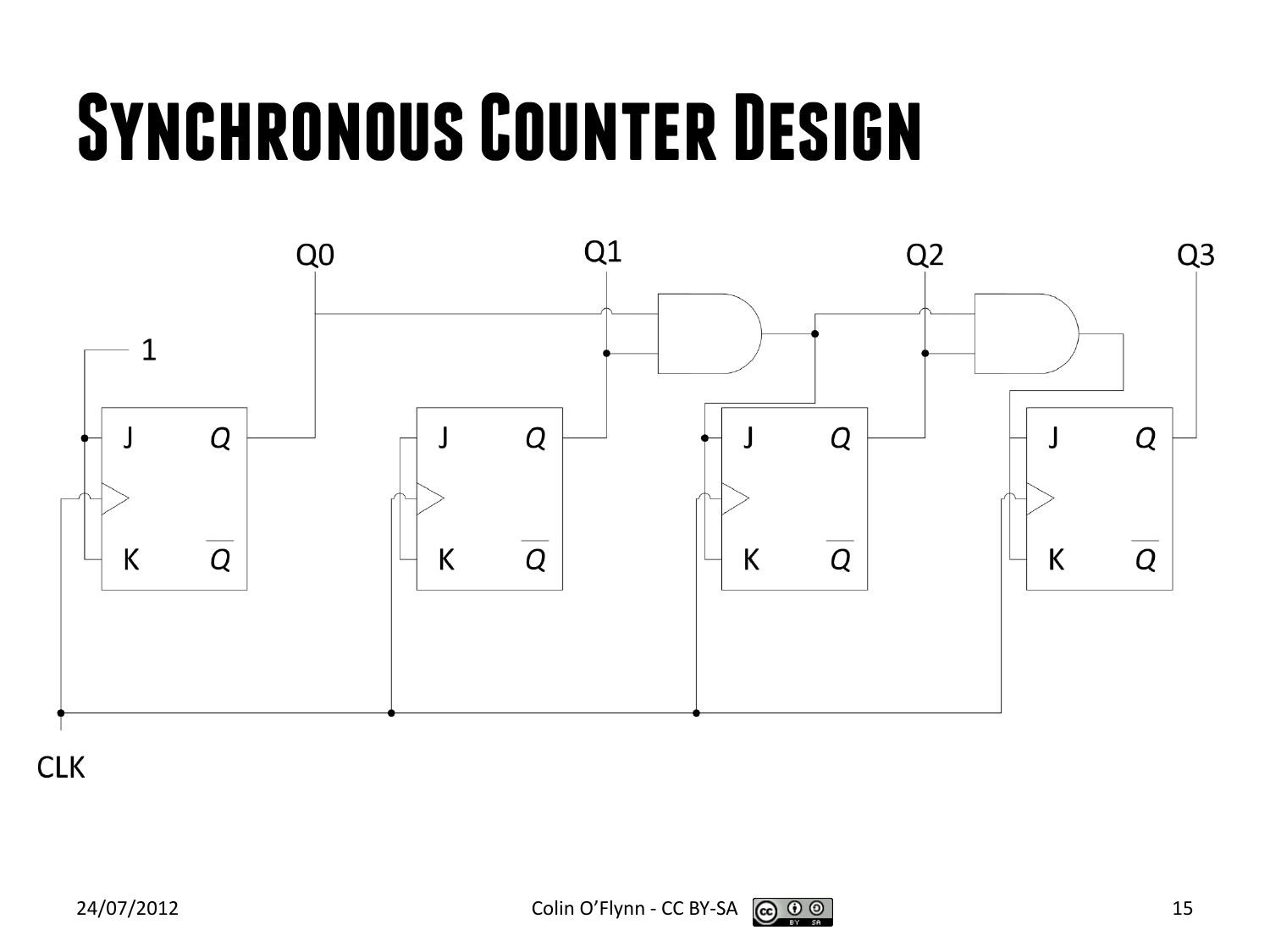#### **RING COUNTER**

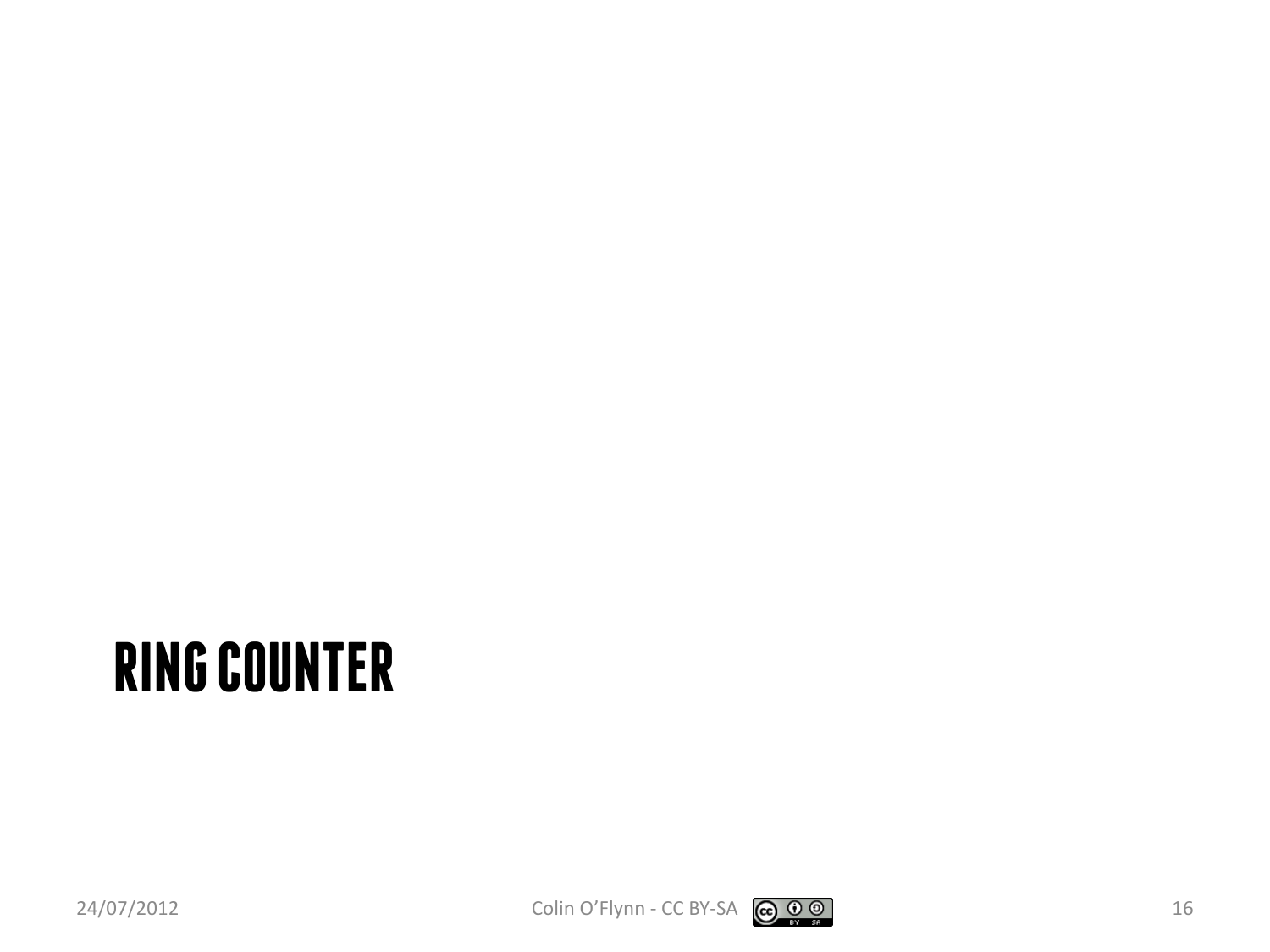#### **Design**

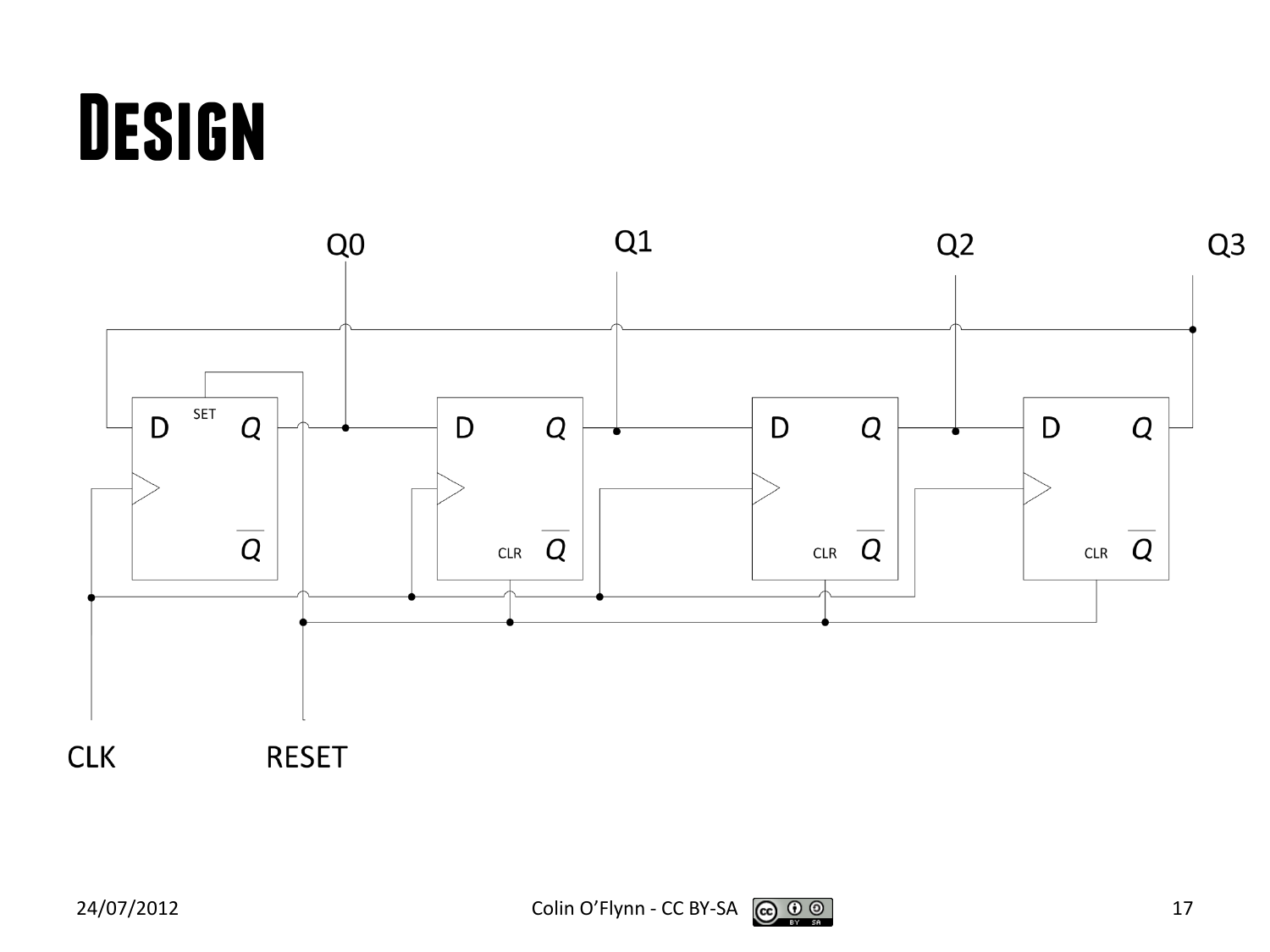#### **DESIGN PROCEDURE FOR ARBITRARY COUNTERS**



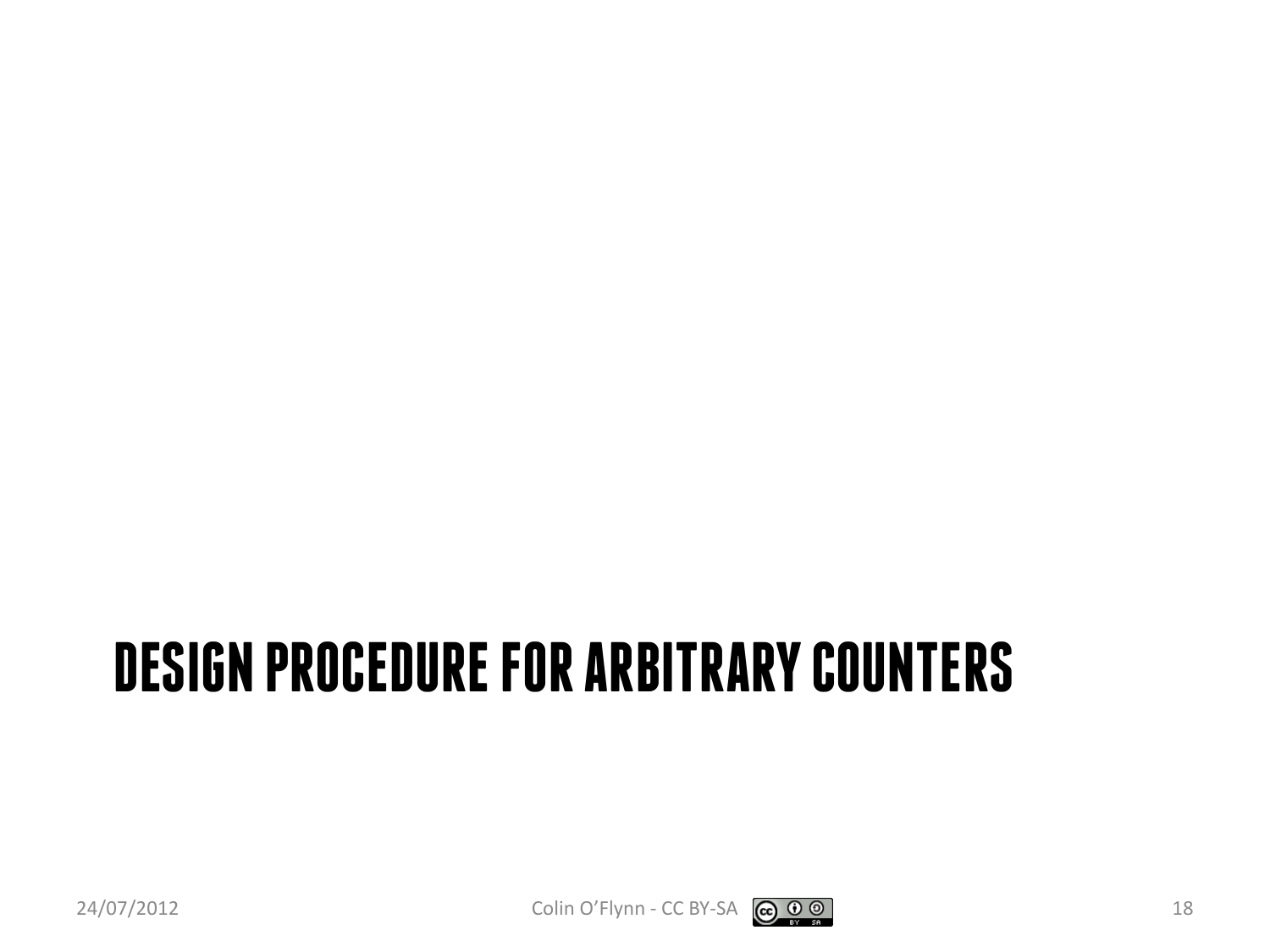### **Design Specs**

- 0 0 0
- 0 1 0
- 0 1 1
- 1 0 1
- 1 1 0

#### (0, 2, 3, 5, 6)

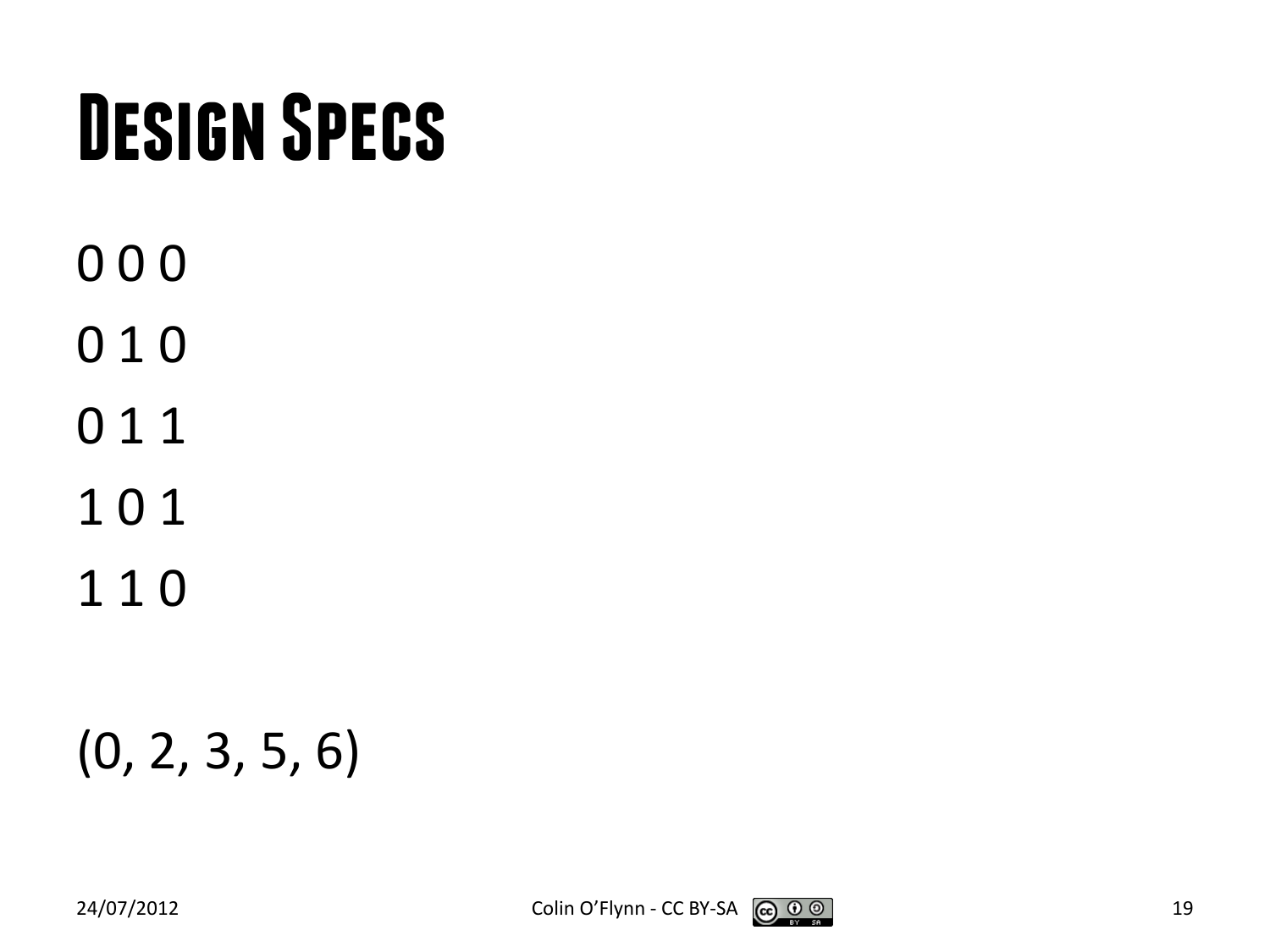#### **Procedure**

- 1. Draw state transition diagram
- 2. Write state transition table
- 3. Choose flip-flops & determine required inputs
- 4. Design logic to realize required inputs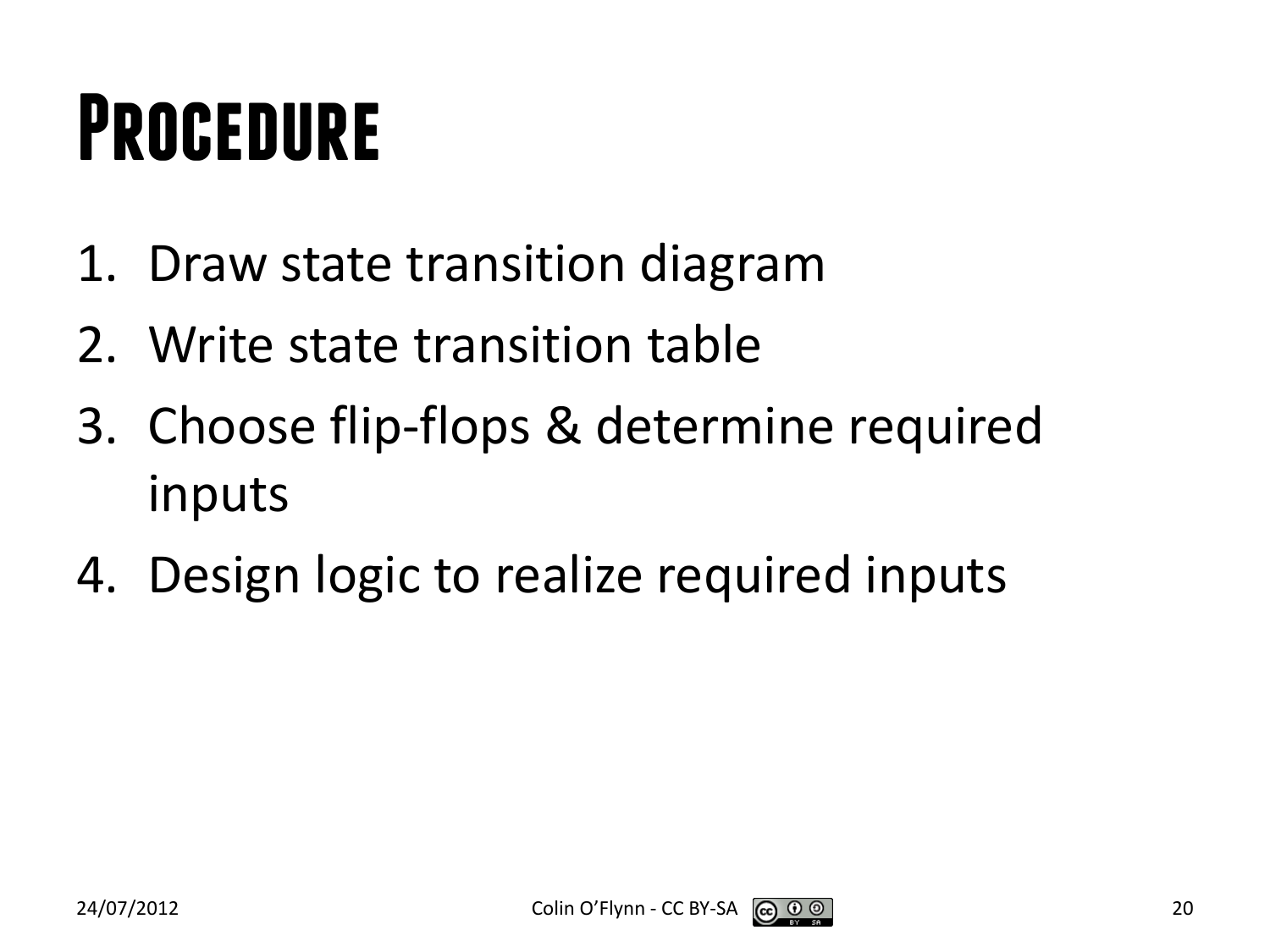### **Counter Design Example**

- 0 0 0
- 0 1 0
- 0 1 1
- 1 0 1
- 1 1 0

#### (0, 2, 3, 5, 6)

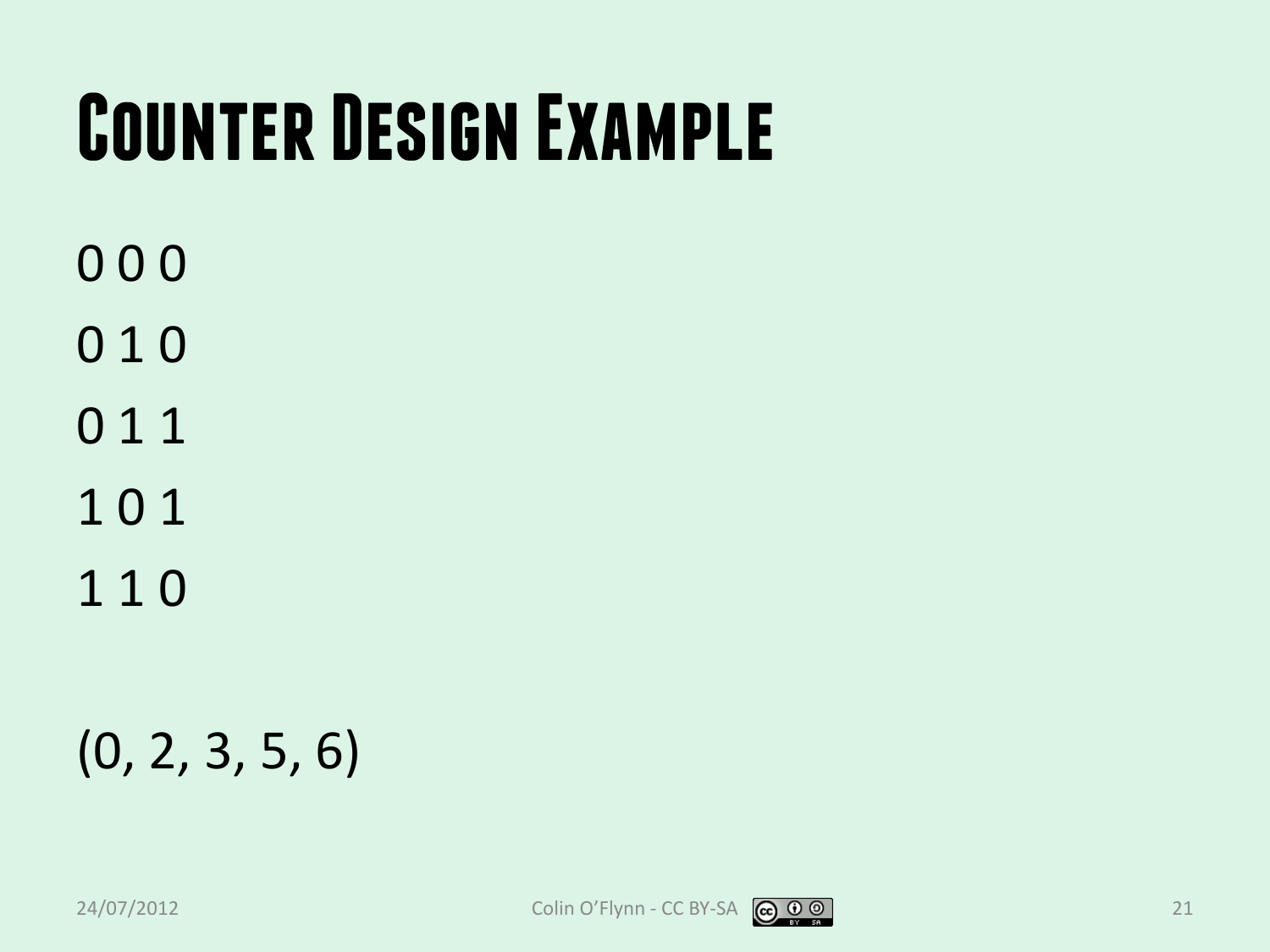#### **1. State Transition Diagram**

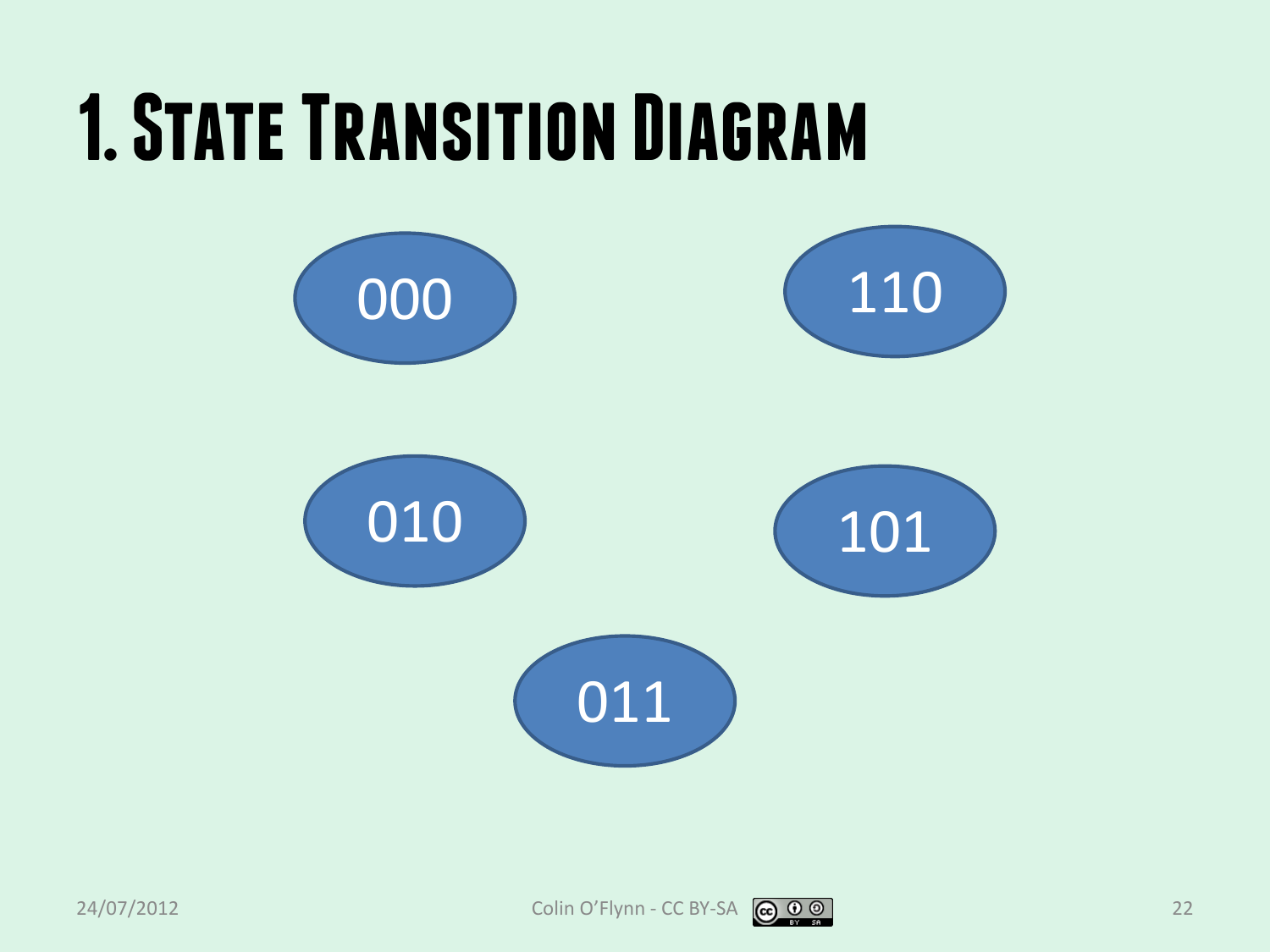## **2. State Transition Table**

| A              | B              | $\mathsf C$    | $A^+$ | $B^+$ | $\mathsf{C}^+$ |
|----------------|----------------|----------------|-------|-------|----------------|
| $\overline{0}$ | $\overline{0}$ | $\mathbf 0$    |       |       |                |
| $\overline{0}$ | $\overline{0}$ | 1              |       |       |                |
| $\overline{0}$ | $\mathbf 1$    | $\mathbf 0$    |       |       |                |
| $\overline{0}$ | $\mathbf 1$    | $\mathbf 1$    |       |       |                |
| $\overline{1}$ | $\mathbf 0$    | $\mathbf 0$    |       |       |                |
| $\mathbf 1$    | $\overline{0}$ | $\mathbf{1}$   |       |       |                |
| $\overline{1}$ | $\mathbf 1$    | $\overline{0}$ |       |       |                |
| 1              | 1              | 1              |       |       |                |

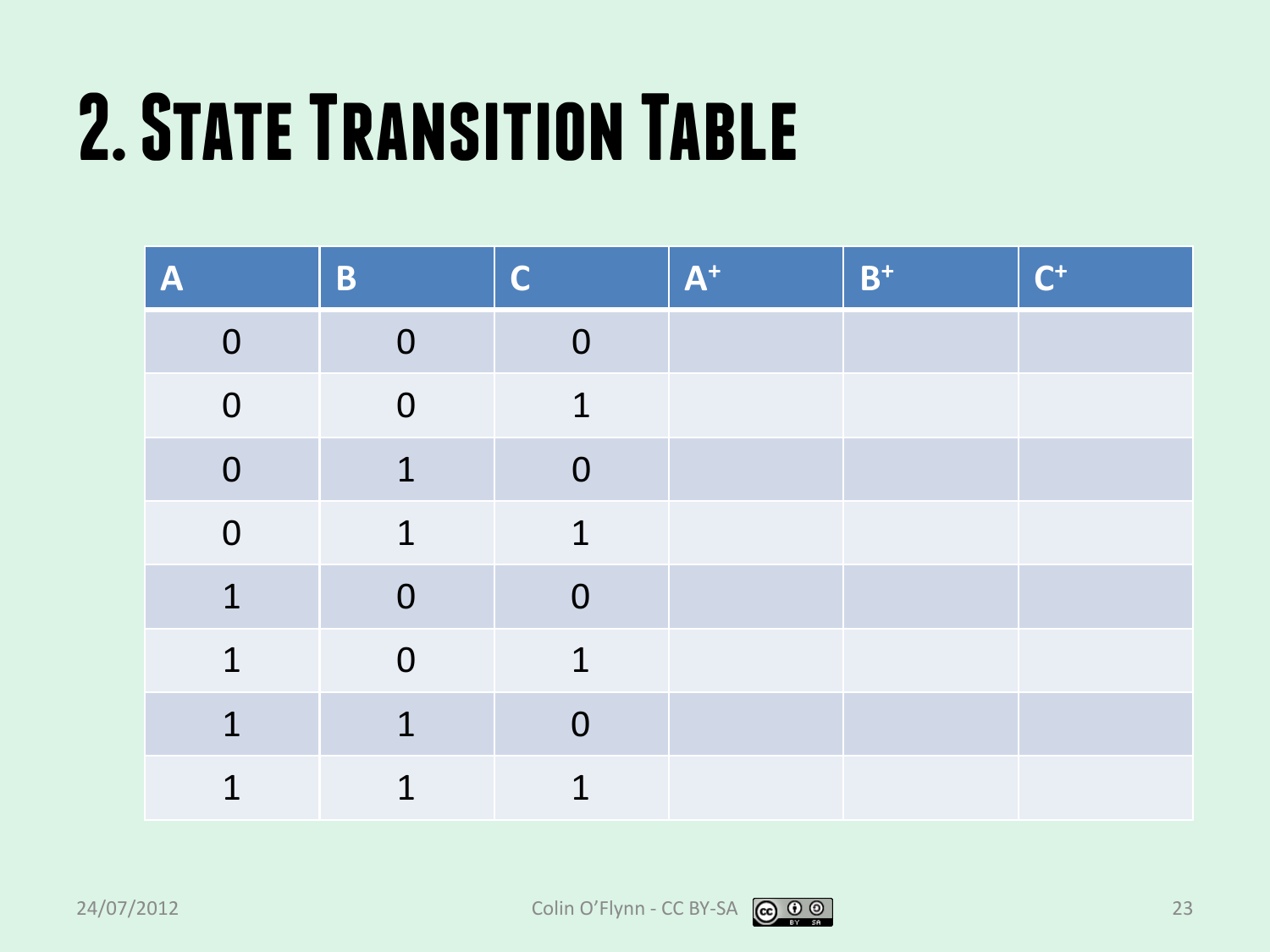## **2. State Transition Table**

| $\boldsymbol{\mathsf{A}}$ | B              | C              | $A^+$          | $B^+$          | $\mathsf{\Gamma^{+}}$ |
|---------------------------|----------------|----------------|----------------|----------------|-----------------------|
| $\overline{0}$            | $\Omega$       | $\overline{0}$ | $\overline{0}$ |                | N                     |
| $\overline{0}$            | $\overline{0}$ | $\mathbf 1$    | ?              |                | ?                     |
| $\overline{0}$            | $\mathbf 1$    | $\overline{0}$ | $\overline{0}$ | $\mathbf 1$    | $\mathbf 1$           |
| $\overline{0}$            | $\mathbf 1$    | $\mathbf 1$    | $\overline{1}$ | $\overline{0}$ | $\mathbf 1$           |
| $\overline{1}$            | $\mathbf{0}$   | $\overline{0}$ | ?              | 7              | ?                     |
| $\overline{1}$            | $\overline{0}$ | $\mathbf 1$    | $\overline{1}$ | $\overline{1}$ | $\overline{0}$        |
| 1                         | 1              | $\Omega$       | $\overline{0}$ | $\Omega$       | $\Omega$              |
| 1                         | 1              | $\overline{1}$ | ?              |                | $\mathbf{P}$          |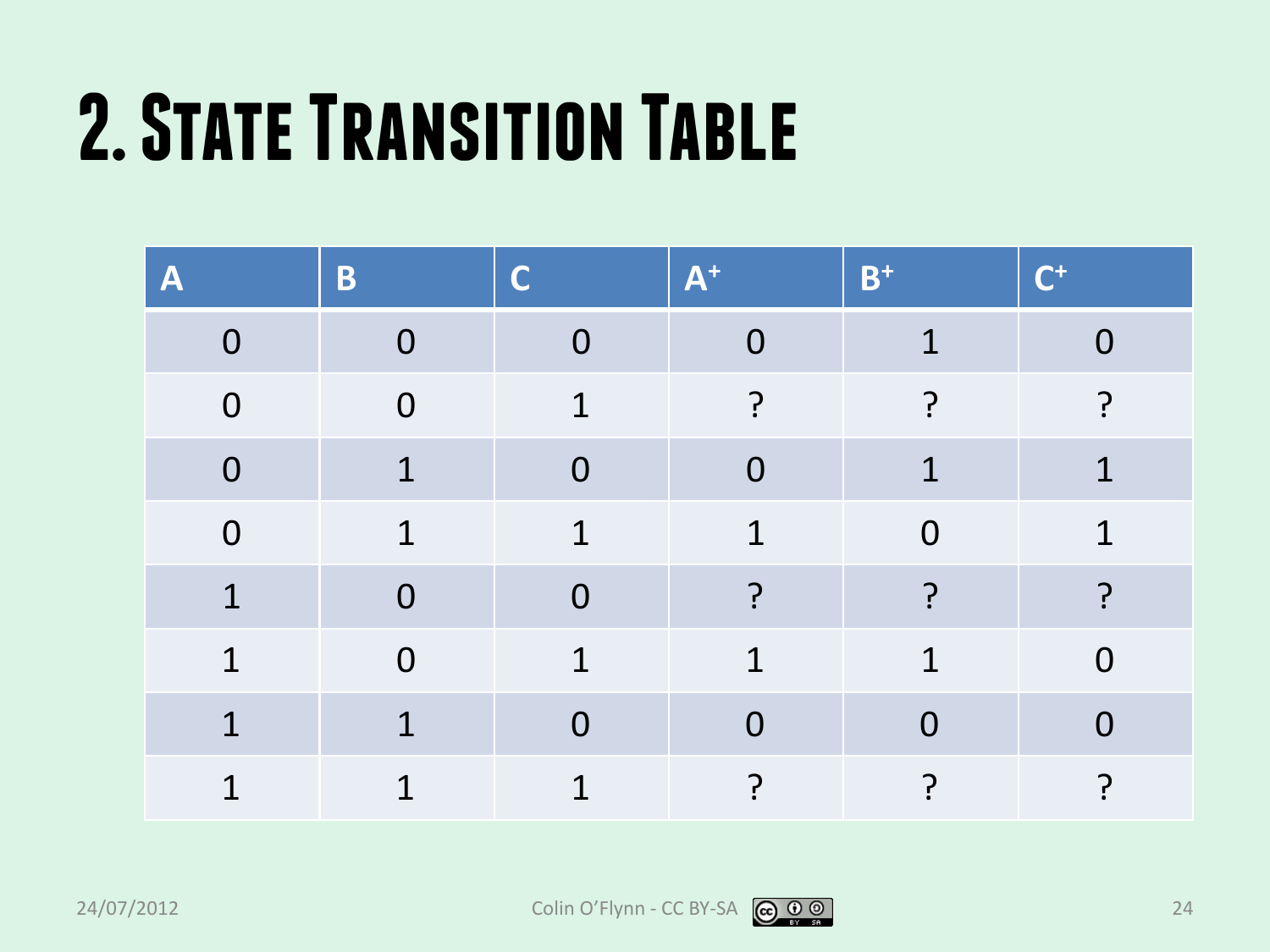### **3. Select Flip-Flop**

#### e.g.: We will use T flip-flops:

| Q              | $Q+$           | т              |
|----------------|----------------|----------------|
| $\overline{0}$ | $\overline{0}$ | $\overline{0}$ |
| $\overline{0}$ | 1              | 1              |
| $\mathbf{T}$   | $\overline{0}$ | 1              |
|                | 1              | 0              |

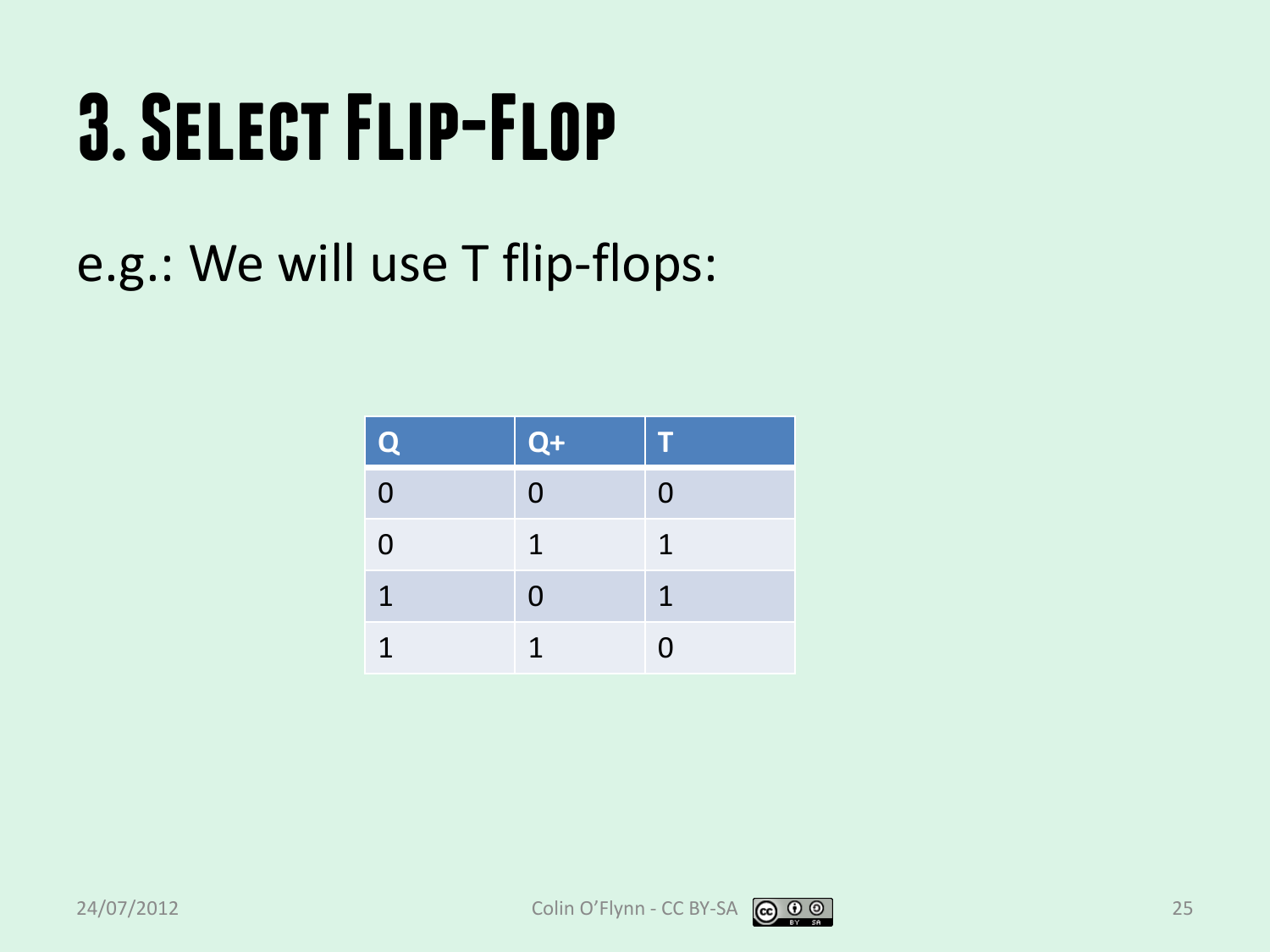# **3. Figure out FF Inputs**

| $\overline{\mathbf{Q}}$ | $Q+$ | T            |
|-------------------------|------|--------------|
| $\overline{0}$          | 0    | $\Omega$     |
| $\overline{0}$          | 1    | $\mathbf{1}$ |
| $\mathbf{1}$            | 0    | 1            |
| 1                       | 1    | $\Omega$     |

| $\boldsymbol{\mathsf{A}}$ | B              | $\mathsf{C}$ | $A^+$       | $B^+$        | $\mathsf{C}^+$ | <b>TA</b> | TB | <b>TC</b> |
|---------------------------|----------------|--------------|-------------|--------------|----------------|-----------|----|-----------|
| $\mathbf 0$               | $\mathbf 0$    | $\mathbf 0$  | $\mathbf 0$ | $\mathbf 1$  | $\mathbf 0$    |           |    |           |
| $\mathbf 0$               | $\overline{0}$ | 1            | $\cdot$     | ?            | ?              |           |    |           |
| $\mathbf 0$               | $\mathbf 1$    | $\mathbf{0}$ | $\mathbf 0$ | $\mathbf{1}$ | $\mathbf 1$    |           |    |           |
| $\mathbf 0$               | $\overline{1}$ | $\mathbf 1$  | $\mathbf 1$ | $\mathbf 0$  | $\overline{1}$ |           |    |           |
| $\mathbf 1$               | $\overline{0}$ | $\mathbf{0}$ | $\cdot$     | ?            | ?              |           |    |           |
| $\overline{1}$            | $\mathbf 0$    | $\mathbf 1$  | $\mathbf 1$ | $\mathbf 1$  | $\overline{0}$ |           |    |           |
| 1                         | $\mathbf 1$    | $\mathbf 0$  | $\mathbf 0$ | $\mathbf 0$  | $\overline{0}$ |           |    |           |
| 1                         | $\mathbf 1$    | 1            | ?           | ?            | ?              |           |    |           |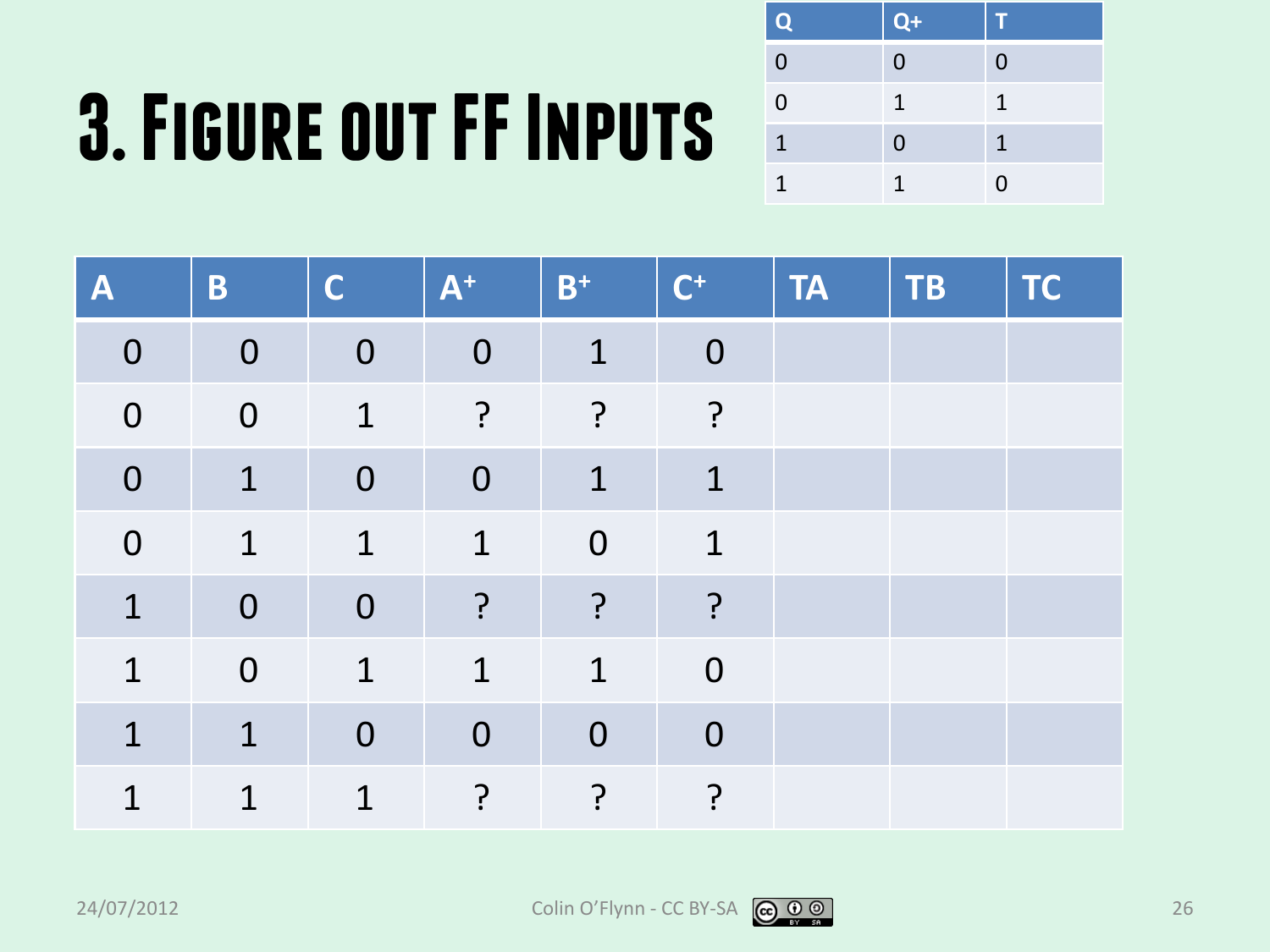# **3. Figure out FF Inputs**

| $\mathbf{Q}$   | $Q+$ | 11             |
|----------------|------|----------------|
| $\overline{0}$ | 0    | $\overline{0}$ |
| $\overline{0}$ | 1    | 1              |
| 1              | 0    | 1              |
| 1              | 1    | $\Omega$       |

| $\boldsymbol{\mathsf{A}}$ | B              | C              | $A^+$          | $B^+$          | $\mathsf{C}^+$ | <b>TA</b>      | <b>TB</b>      | <b>TC</b>      |
|---------------------------|----------------|----------------|----------------|----------------|----------------|----------------|----------------|----------------|
| $\overline{0}$            | $\overline{0}$ | $\overline{0}$ | $\mathbf 0$    | $\mathbf 1$    | $\mathbf 0$    | $\mathbf 0$    | $\mathbf 1$    | $\overline{0}$ |
| $\overline{0}$            | $\overline{0}$ | $\mathbf 1$    | $\overline{?}$ | $\cdot$        | $\cdot$        | $\overline{P}$ | 7              | ?              |
| $\overline{0}$            | $\mathbf{1}$   | $\overline{0}$ | $\overline{0}$ | $\mathbf{1}$   | $\overline{1}$ | $\overline{0}$ | $\overline{0}$ | $\mathbf 1$    |
| $\overline{0}$            | $\mathbf 1$    | $\mathbf 1$    | $\mathbf 1$    | $\mathbf 0$    | $\overline{1}$ | 1              | 1              | 0              |
| $\mathbf 1$               | $\overline{0}$ | $\overline{0}$ | $\overline{?}$ | ?              | ?              | ?              | 7              | ?              |
| 1                         | $\overline{0}$ | $\mathbf 1$    | $\mathbf{1}$   | $\mathbf 1$    | $\overline{0}$ | $\overline{0}$ | $\mathbf 1$    | 1              |
| 1                         | $\mathbf 1$    | $\overline{0}$ | $\overline{0}$ | $\overline{0}$ | $\overline{0}$ | $\mathbf 1$    | 1              | $\Omega$       |
| 1                         | $\mathbf 1$    | 1              | ?              | ?              | ?              | ?<br>.         | ှာ             | ှာ             |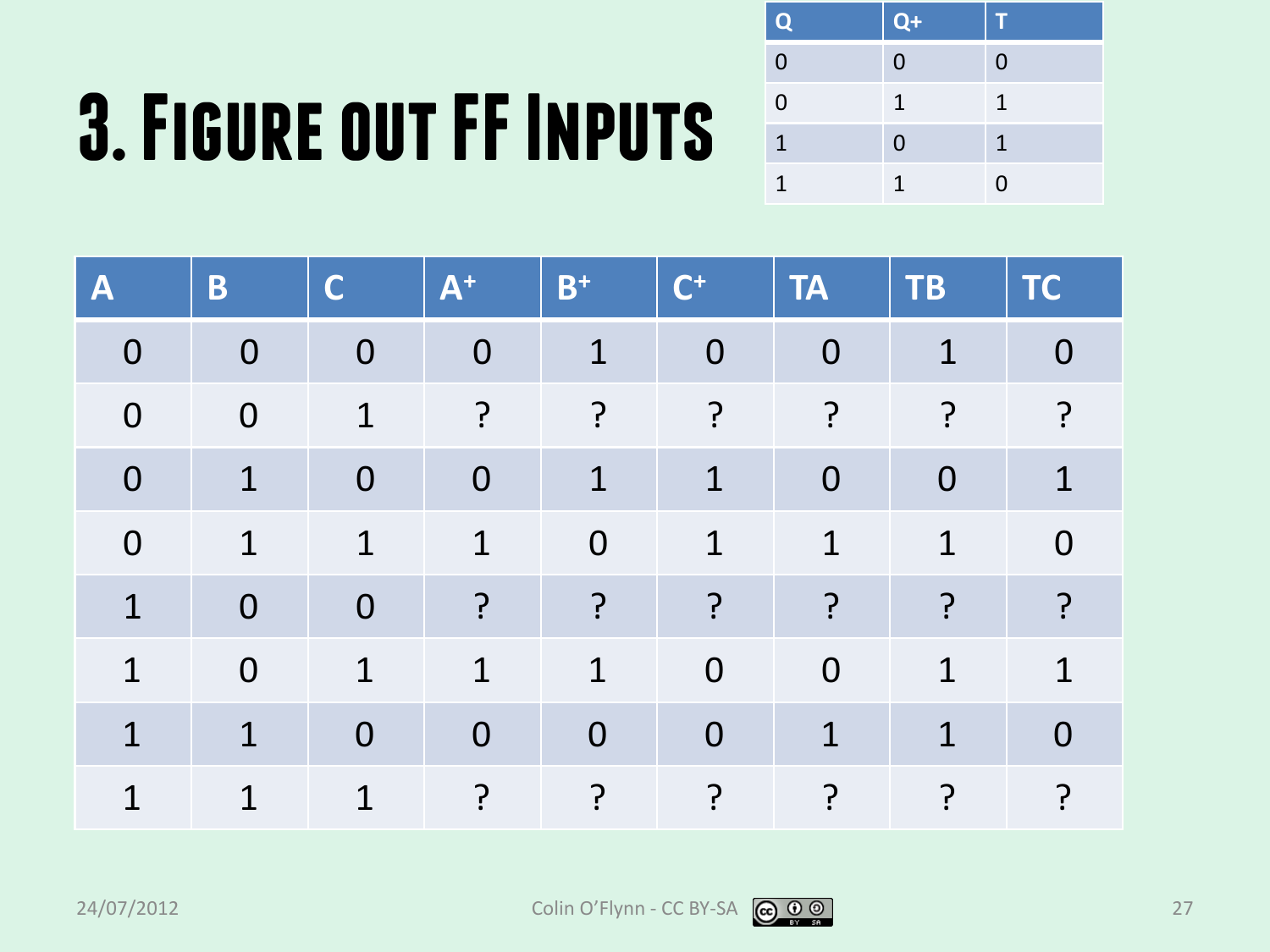#### **4. Generate Required Logic**

| A              | B              | $\mathbf C$    | <b>TA</b>      |
|----------------|----------------|----------------|----------------|
| $\mathbf 0$    | $\mathbf{O}$   | $\mathbf 0$    | $\mathbf 0$    |
| $\overline{O}$ | $\mathbf 0$    | $\mathbf 1$    | ?              |
| $\overline{0}$ | $\mathbf 1$    | $\overline{0}$ | $\overline{0}$ |
| $\overline{O}$ | $\mathbf 1$    | $\mathbf 1$    | $\mathbf 1$    |
| $\mathbf{1}$   | $\overline{0}$ | $\overline{0}$ | ?              |
| $\mathbf 1$    | $\overline{0}$ | $\mathbf 1$    | $\overline{0}$ |
| $\mathbf 1$    | $\mathbf 1$    | $\overline{0}$ | $\mathbf 1$    |
| $\mathbf 1$    | $\mathbf 1$    | $\mathbf 1$    | ?              |



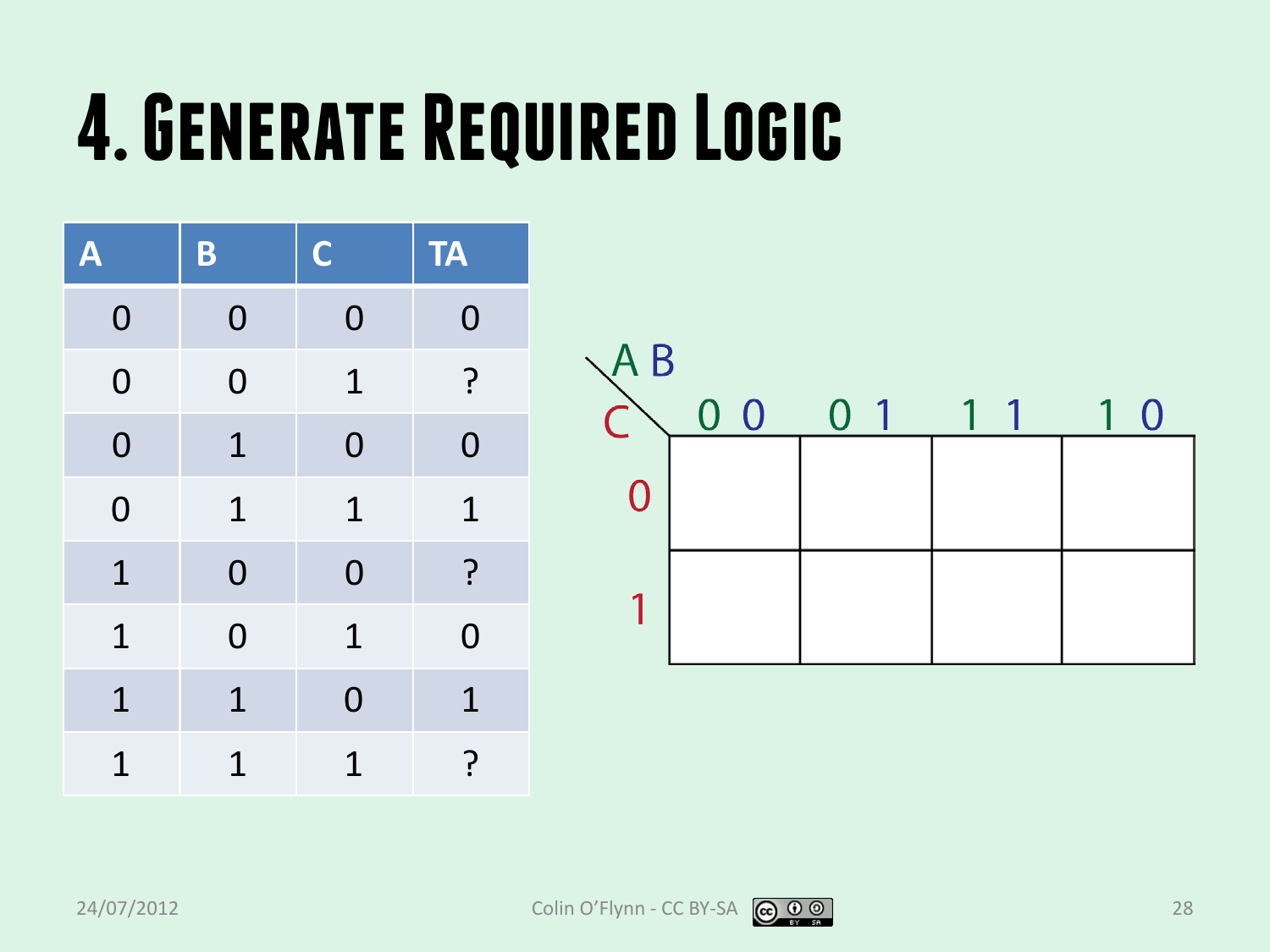#### **4. Generate Required Logic**

| A              | B              | $\mathbf C$    | <b>TB</b>      |
|----------------|----------------|----------------|----------------|
| $\mathbf 0$    | $\mathbf{O}$   | $\bf{0}$       | $\mathbf 1$    |
| $\overline{0}$ | $\overline{0}$ | $\mathbf 1$    | $\cdot$        |
| $\overline{0}$ | $\mathbf 1$    | $\overline{0}$ | $\overline{O}$ |
| $\overline{0}$ | $\mathbf 1$    | $\mathbf 1$    | $\mathbf 1$    |
| $\mathbf 1$    | $\overline{0}$ | $\overline{0}$ | ?              |
| $\mathbf 1$    | $\overline{0}$ | $\mathbf 1$    | $\mathbf 1$    |
| $\mathbf 1$    | $\mathbf 1$    | $\overline{0}$ | $\mathbf 1$    |
| $\overline{1}$ | $\overline{1}$ | $\mathbf 1$    | ?              |

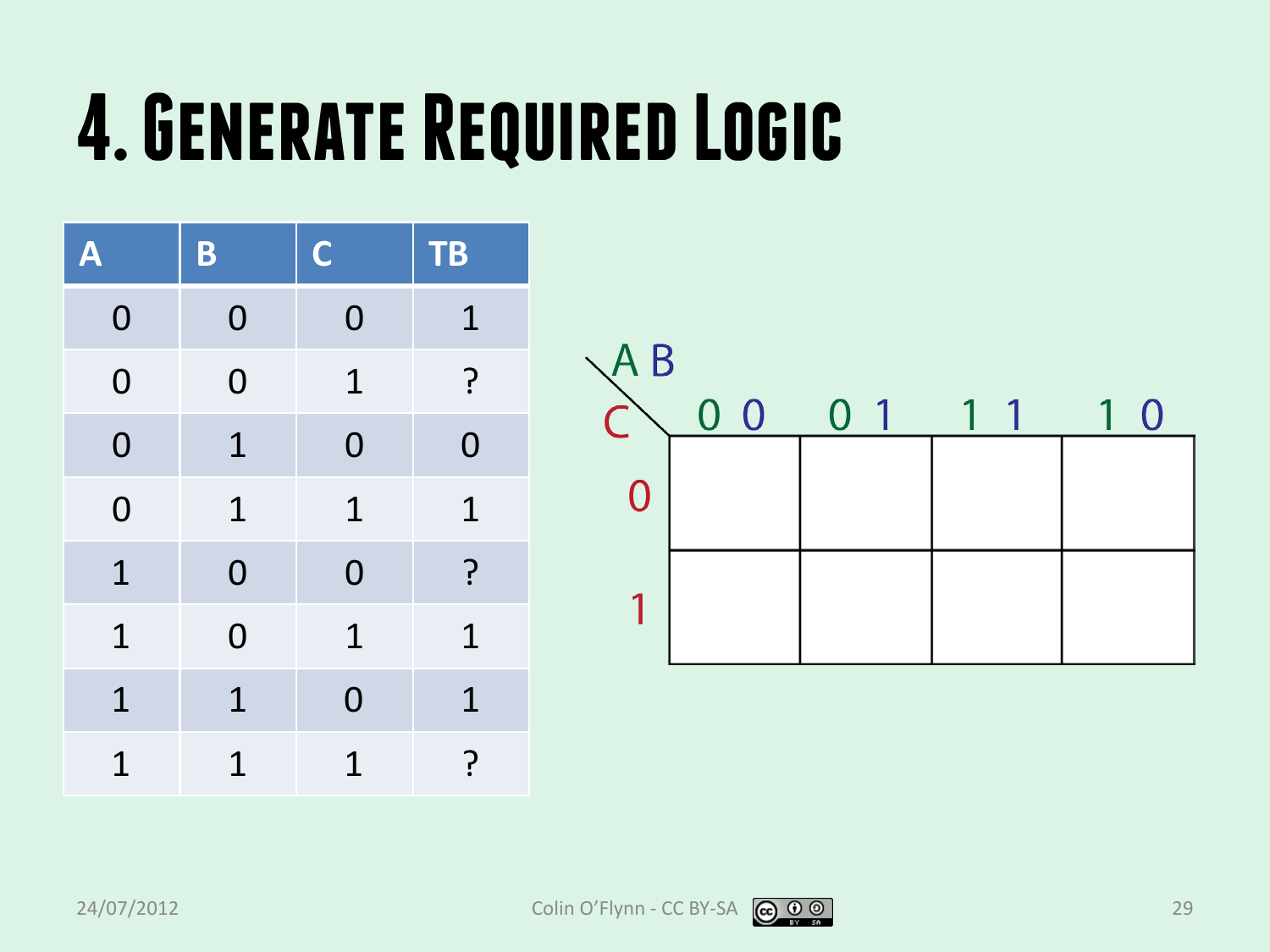#### **4. Generate Required Logic**

| A              | B              | $\mathbf C$    | <b>TC</b>      |
|----------------|----------------|----------------|----------------|
| $\mathbf 0$    | $\mathbf{0}$   | $\mathbf 0$    | $\mathbf 0$    |
| $\overline{0}$ | $\overline{0}$ | $\mathbf 1$    | $\ddot{.}$     |
| $\overline{0}$ | $\mathbf 1$    | $\overline{0}$ | $\mathbf 1$    |
| $\overline{0}$ | $\mathbf 1$    | $\mathbf 1$    | $\overline{0}$ |
| $\mathbf{1}$   | $\overline{0}$ | $\overline{0}$ | ?              |
| $\mathbf{1}$   | $\overline{0}$ | $\mathbf 1$    | $\mathbf 1$    |
| $\mathbf{1}$   | $\mathbf 1$    | $\overline{0}$ | $\overline{0}$ |
| $\mathbf 1$    | $\mathbf 1$    | $\overline{1}$ | ?              |



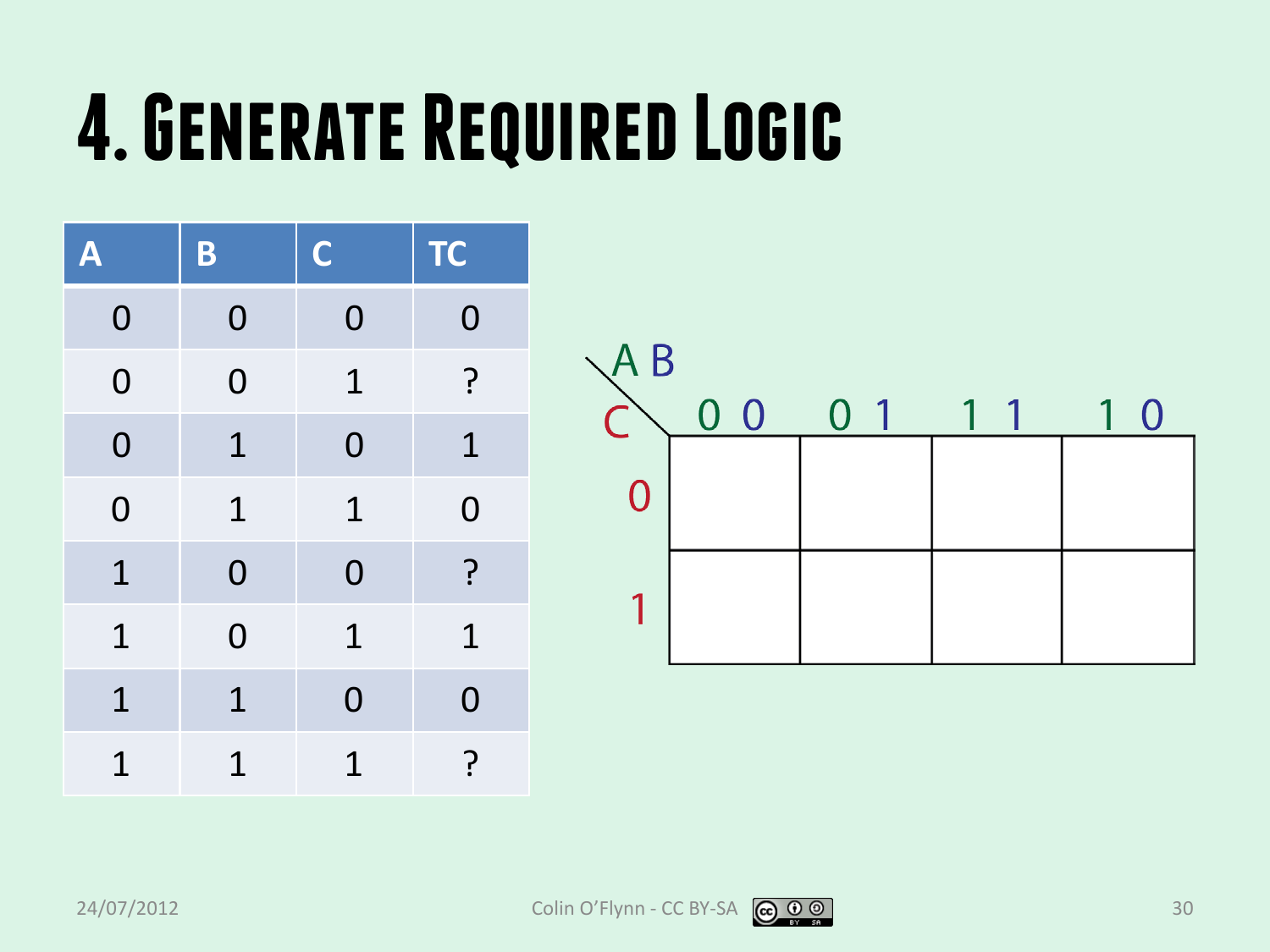#### **4. Implement**



24/07/2012 Colin O'Flynn - Colin O'Flynn - Colin O'Flynn - Colin O'Flynn - Colin O'Flynn - Colin O'Flynn - Col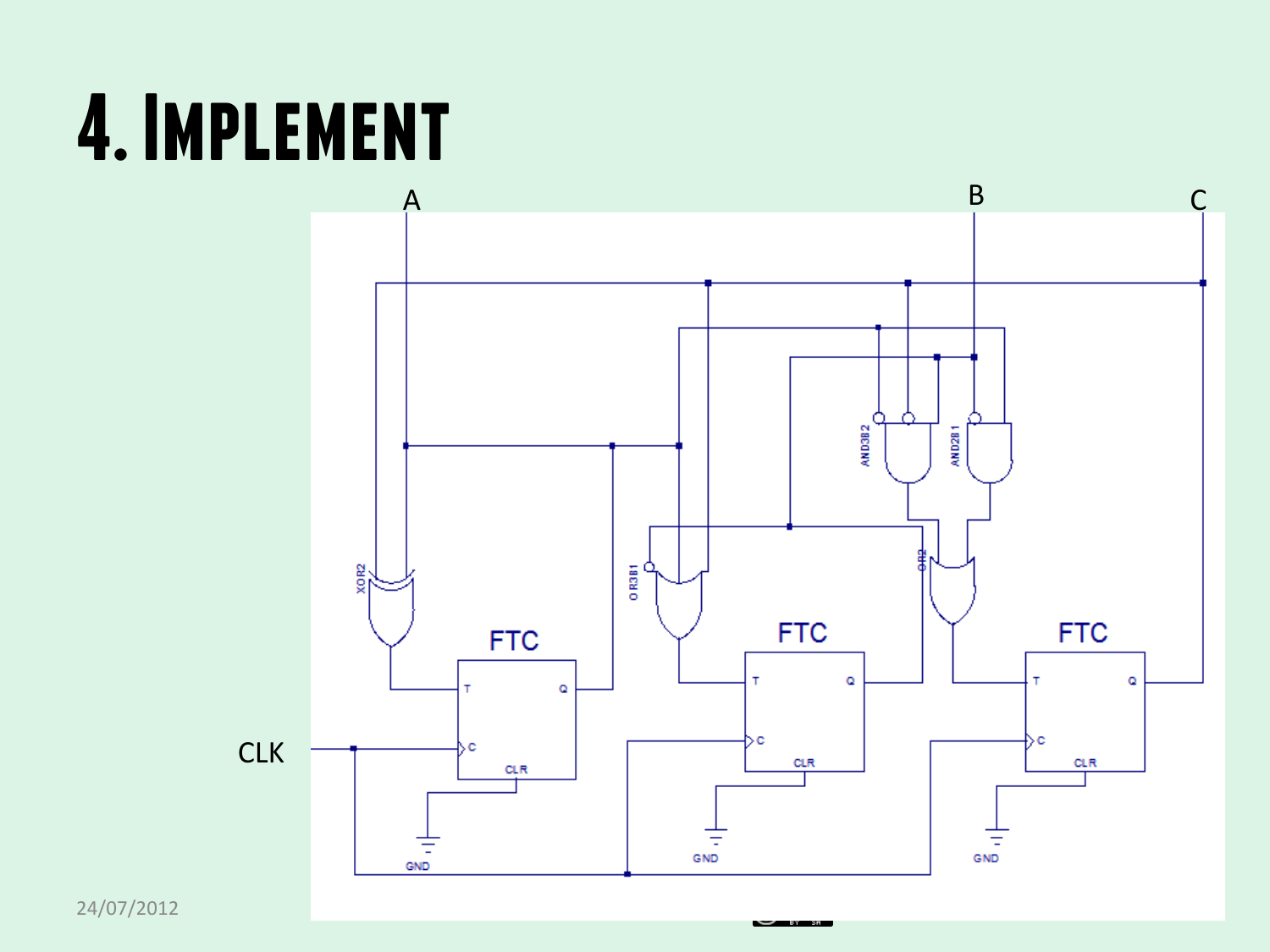#### **4. Implement**



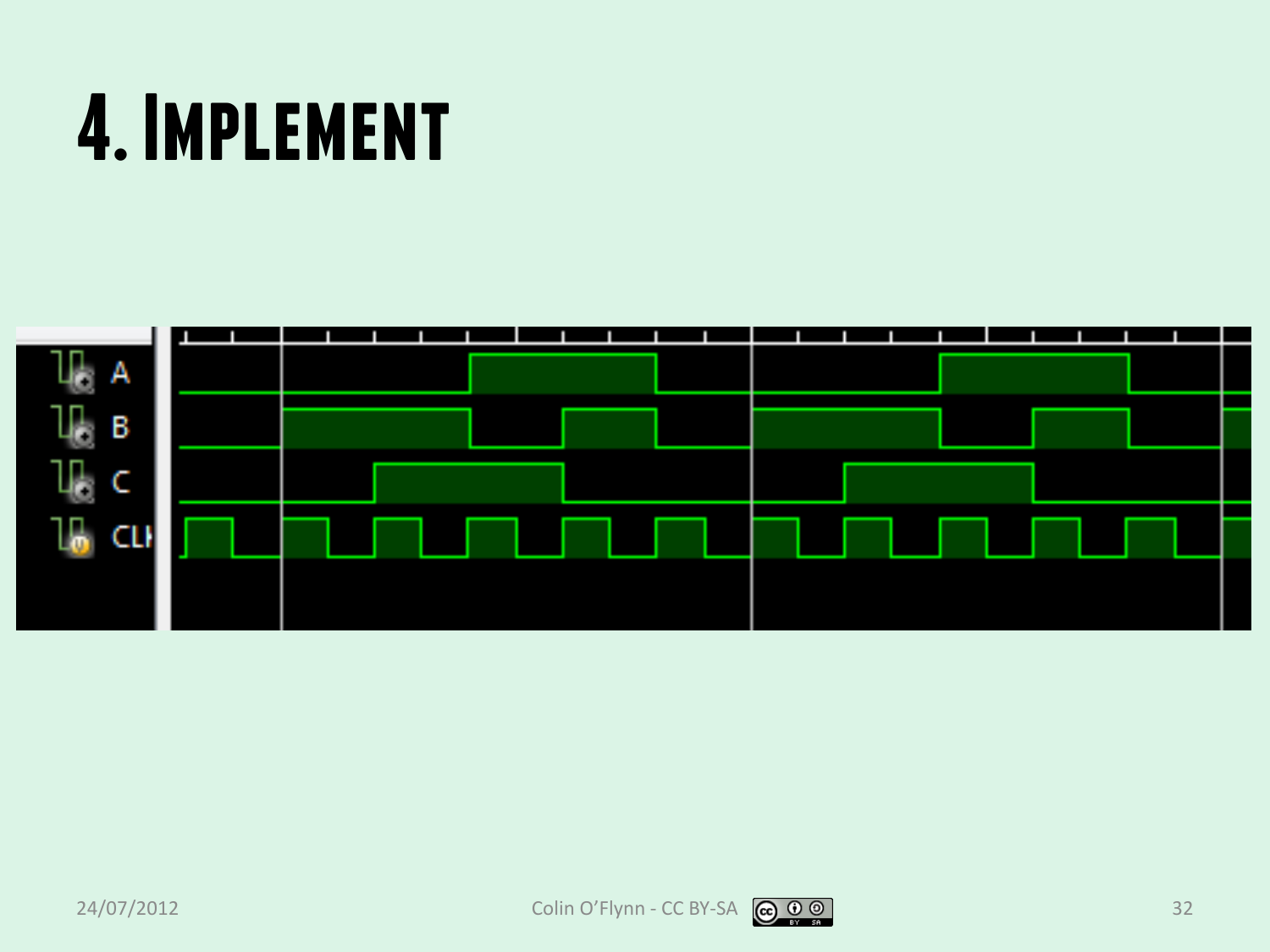#### **Verifying if Counters are Self-Starting**

| A              | B              | $\mathsf{C}$   | $A^+$ | $B^+$ | $C^+$ | <b>TA</b> | <b>TB</b> | <b>TC</b> |
|----------------|----------------|----------------|-------|-------|-------|-----------|-----------|-----------|
| $\overline{0}$ | $\mathbf 0$    | $\overline{0}$ |       |       |       |           |           |           |
| $\mathbf 0$    | $\mathbf 0$    | $\mathbf{1}$   |       |       |       |           |           |           |
| $\mathbf 0$    | $\mathbf{1}$   | $\mathbf 0$    |       |       |       |           |           |           |
| $\mathbf 0$    | $\mathbf 1$    | $\mathbf 1$    |       |       |       |           |           |           |
| $\mathbf{1}$   | $\overline{0}$ | $\overline{0}$ |       |       |       |           |           |           |
| $\mathbf 1$    | $\mathbf 0$    | $\mathbf 1$    |       |       |       |           |           |           |
| $\mathbf 1$    | $\mathbf 1$    | $\overline{0}$ |       |       |       |           |           |           |
| $\mathbf 1$    | 1              | 1              |       |       |       |           |           |           |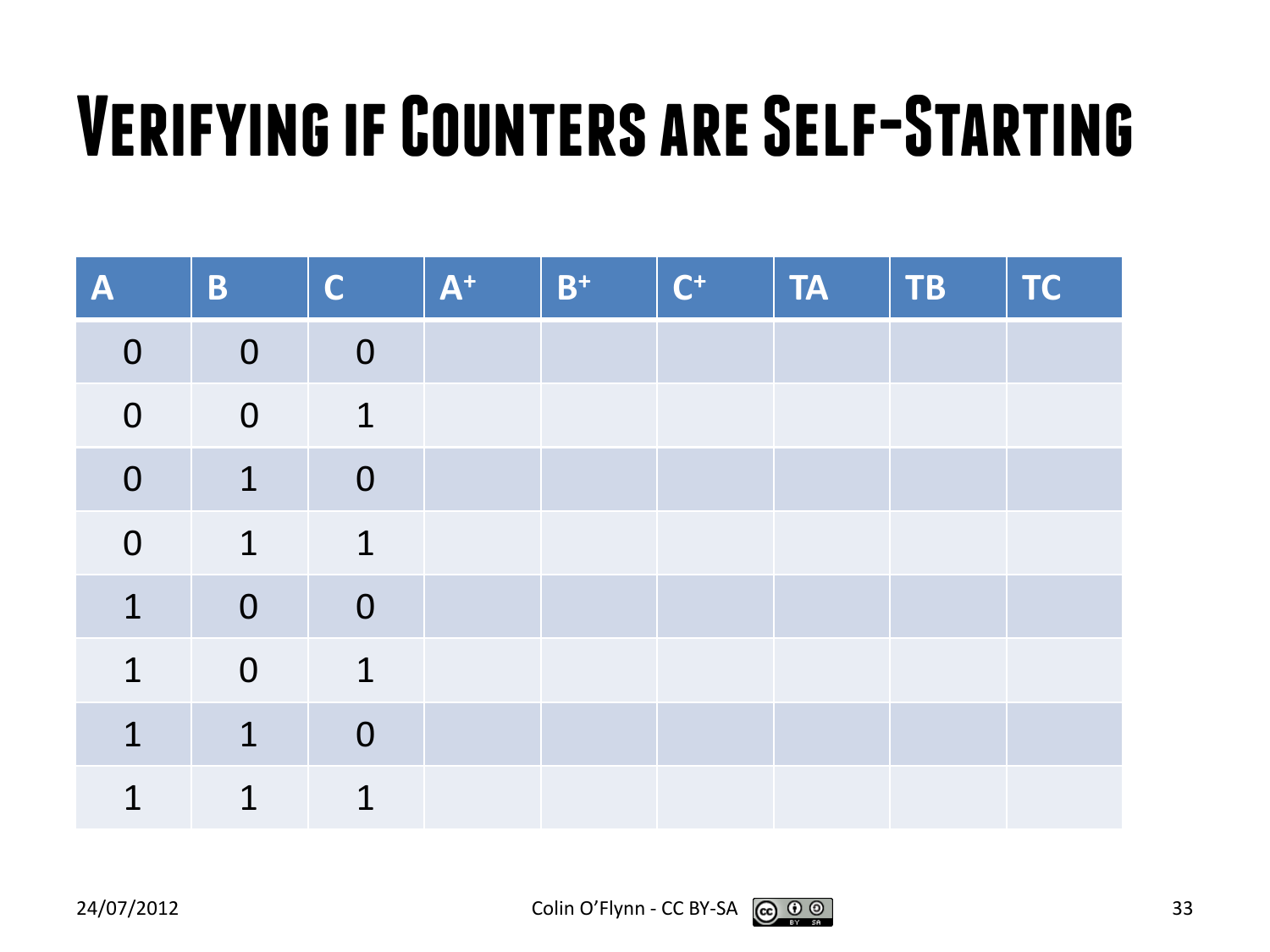#### **State Transition Diagram**